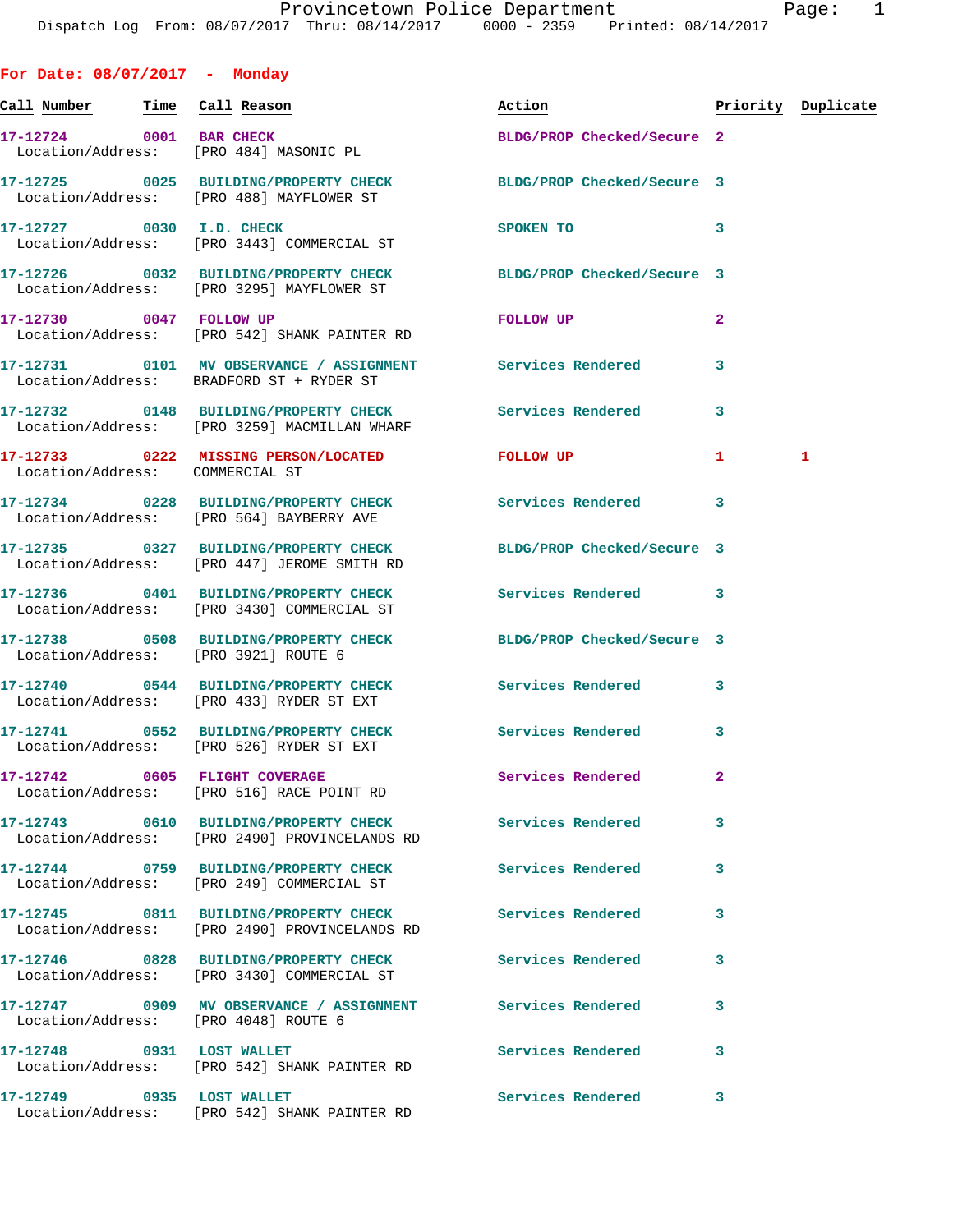|                                                                  | Dispatch Log From: 08/07/2017 Thru: 08/14/2017 0000 - 2359 Printed: 08/14/2017                              | Provincetown Police Department  |              | Page: 2 |  |
|------------------------------------------------------------------|-------------------------------------------------------------------------------------------------------------|---------------------------------|--------------|---------|--|
| Location/Address: [PRO 2521] ROUTE 6                             | 17-12750 0955 MV OBSERVANCE / ASSIGNMENT Services Rendered 3                                                |                                 |              |         |  |
| Location/Address: COMMERCIAL ST                                  | 17-12752 1024 PRIVATE MV TOW                                                                                | <b>Solution Vehicle Towed 2</b> |              |         |  |
| 17-12754 1112 ALARM - GENERAL<br>Location/Address: COMMERCIAL ST |                                                                                                             | Services Rendered 1             |              |         |  |
|                                                                  | 17-12756 1204 ABDOMINAL PAINS/TRANSPORT<br>Location/Address: [PRO 2611] COMMERCIAL ST                       | Transported to Hospital 1       |              |         |  |
|                                                                  | 17-12757 1211 MV DAMAGED<br>Location/Address: [PRO 731] BRADFORD ST                                         | Services Rendered               | $\mathbf{2}$ |         |  |
| Location/Address: RACE POINT RD                                  | 17-12758 1220 BIKE ACCIDENT                                                                                 | Services Rendered 3             |              |         |  |
|                                                                  | 17-12759 1237 THREATS<br>Location/Address: [PRO 2558] BRADFORD ST                                           | <b>Unfounded</b>                | $\mathbf{2}$ |         |  |
| Location/Address: HIGH POLE HILL                                 | 17-12760 1319 MV STOP                                                                                       | <b>VERBAL WARNING</b>           | 3            |         |  |
|                                                                  | 17-12761 1325 LOST PROPERTY<br>Location: [PRO 3431] LOPES SQUARE                                            | Services Rendered 3             |              |         |  |
| Location/Address: ROUTE 6 + CONWELL ST                           | 17-12762 1333 MV DISABLED                                                                                   | No Action Required              | $\mathbf{2}$ |         |  |
| 17-12764 1337 MV STOP                                            | Location/Address: ROUTE 6 + SNAIL RD                                                                        | <b>VERBAL WARNING</b>           | $\mathbf{3}$ |         |  |
|                                                                  | 17-12763 1338 MV OBSERVANCE / ASSIGNMENT No Action Required 3<br>Location/Address: [PRO 2521] ROUTE 6       |                                 |              |         |  |
|                                                                  | 17-12765 1343 BUILDING/PROPERTY CHECK Services Rendered 3<br>Location/Address: [PRO 2977] COMMERCIAL ST     |                                 |              |         |  |
| Location/Address: ROUTE 6                                        | 17-12766 1355 MV STOP                                                                                       | VERBAL WARNING 3                |              |         |  |
|                                                                  | 17-12767 1405 MEDICAL EMERGENCY Services Rendered 1<br>Location/Address: [PRO 273] COMMERCIAL ST            |                                 |              |         |  |
|                                                                  | 17-12768 1439 LOST WALLET/DL, CC Services Rendered<br>Location/Address: [PRO 165] COMMERCIAL ST             |                                 | $\mathbf{3}$ |         |  |
|                                                                  | 17-12769 1449 SERVICE CALL / POLICE<br>Location/Address: [PRO 542] SHANK PAINTER RD                         | <b>SPOKEN TO</b>                | 3            |         |  |
|                                                                  | 17-12770 1515 MV OBSERVANCE / ASSIGNMENT Services Rendered<br>Location/Address: [PRO 3166] SHANK PAINTER RD |                                 | 3            |         |  |
|                                                                  | 17-12771 1520 CRAIGSLIST FRAUD<br>Location/Address: [PRO 352] COMMERCIAL ST                                 | Investigated                    | $\mathbf{2}$ |         |  |
| Location/Address: [PRO 2521] ROUTE 6                             | 17-12772 1528 MV OBSERVANCE / ASSIGNMENT No Action Required                                                 |                                 | $\mathbf{3}$ |         |  |
|                                                                  | 17-12773 1528 MAL DEST PROPERTY<br>Location/Address: [PRO 3432] COMMERCIAL ST                               | Investigated                    | 3            |         |  |
|                                                                  | 17-12776 1601 ANIMAL CALL/LOOSE DOG<br>Location/Address: [PRO 367] COMMERCIAL ST                            | SPOKEN TO                       | $\mathbf{2}$ |         |  |
| 17-12781 1821 FIRE/CO ALARM                                      | Location/Address: [PRO 1107] SOMERSET RD                                                                    | Services Rendered 1             |              |         |  |
|                                                                  | 17-12782 1832 MARINE CALL<br>Location/Address: [PRO 523] COMMERCIAL ST                                      | Referred to Other Agency 2      |              |         |  |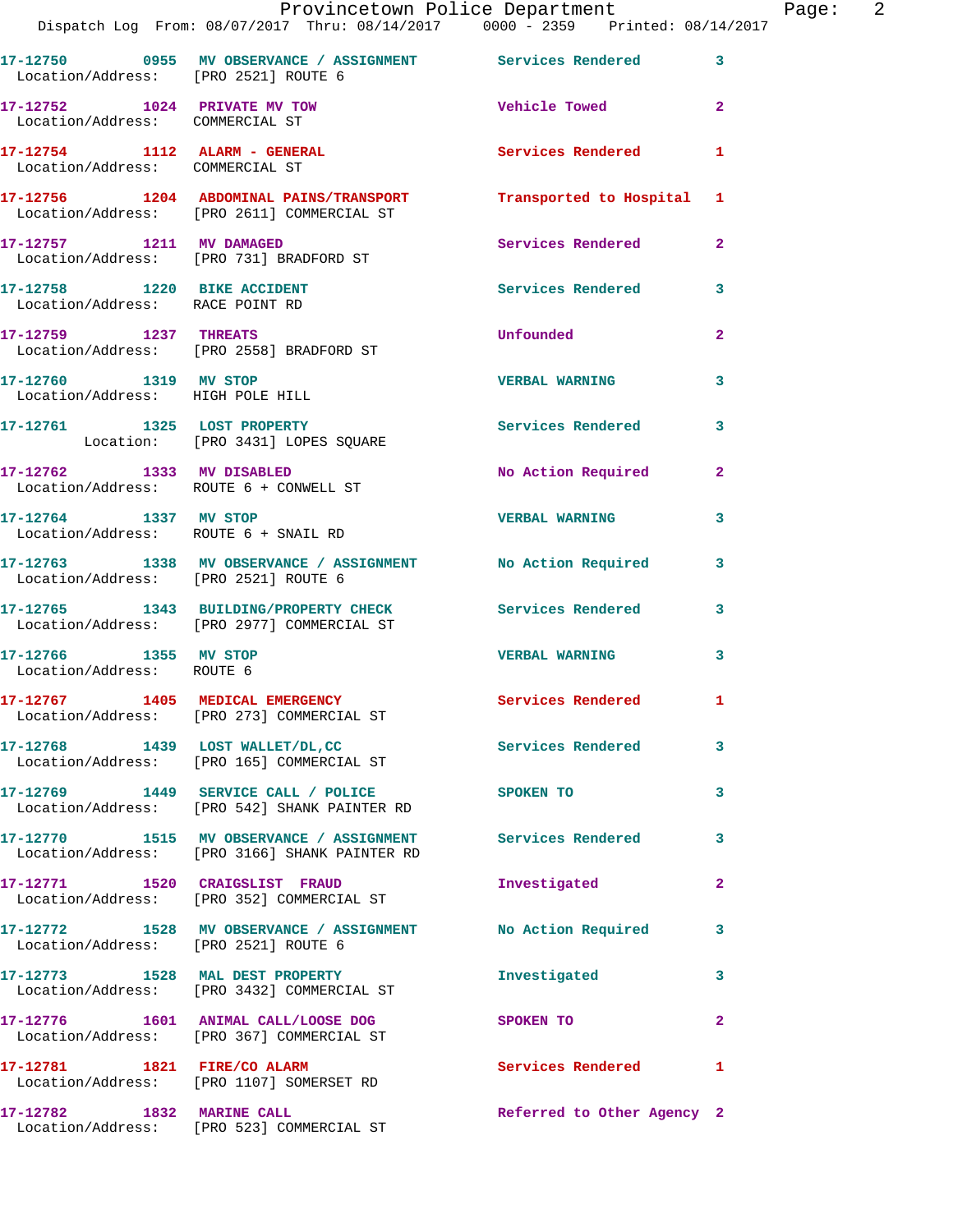Dispatch Log From: 08/07/2017 Thru: 08/14/2017 0000 - 2359 Printed: 08/14/2017 **17-12783 1837 MEDICAL EMERGENCY Transported to Hospital 1**  Location/Address: [PRO 542] SHANK PAINTER RD Refer To  $P/C:$   $\frac{17-202-AR}{2}$ **17-12784 1940 BUILDING/PROPERTY CHECK BLDG/PROP Checked/Secure 3**  Location/Address: COMMERCIAL ST **17-12786 2013 BUILDING/PROPERTY CHECK Services Rendered 3**  Location/Address: [PRO 3259] MACMILLAN WHARF **17-12787 2020 BUILDING/PROPERTY CHECK Services Rendered 3**  Location/Address: [PRO 2490] PROVINCELANDS RD **17-12788 2032 MV STOP VERBAL WARNING 3**  Location: [PRO 3431] LOPES SQUARE **17-12789 2054 BUILDING/PROPERTY CHECK Services Rendered 3**  Location/Address: [PRO 564] BAYBERRY AVE **17-12790 2124 BUILDING/PROPERTY CHECK Services Rendered 3**  Location/Address: [PRO 2481] TREMONT ST 17-12791 2200 LOST KEY **Services Rendered** 3 Location/Address: [PRO 542] SHANK PAINTER RD **17-12792 2215 BUILDING/PROPERTY CHECK BLDG/PROP Checked/Secure 3**  Location/Address: [PRO 4080] RYDER ST EXT 17-12793 2240 NOISE COMPLAINT No Action Required 3 Location/Address: [PRO 4007] STANDISH ST **17-12794 2247 NOISE COMPLAINT SPOKEN TO 3**  Location/Address: [PRO 3276] COMMERCIAL ST

**17-12796 2324 FOLLOW UP SPOKEN TO 2**  Location/Address: [PRO 542] SHANK PAINTER RD

## **For Date: 08/08/2017 - Tuesday**

|                                        | Location/Address: HOWLAND ST + BRADFORD ST                                                                     |                            | $\overline{3}$          |
|----------------------------------------|----------------------------------------------------------------------------------------------------------------|----------------------------|-------------------------|
|                                        | 17-12798 0023 MEDICAL EMERGENCY<br>Location/Address: [PRO 3670] SHANK PAINTER RD                               | <b>PATIENT REFUSAL</b>     | $\mathbf{1}$            |
| 17-12799 0050 MV STOP                  | Location/Address: [PRO 105] COMMERCIAL ST                                                                      | <b>VERBAL WARNING</b>      | $\overline{\mathbf{3}}$ |
| Location/Address: [PRO 94] BRADFORD ST | 17-12800                0058     BUILDING/PROPERTY CHECK                     Services Rendered                 |                            | $\mathbf{3}$            |
|                                        | 17-12801 0101 BUILDING/PROPERTY CHECK BLDG/PROP Checked/Secure 3<br>Location/Address: [PRO 440] HARRY KEMP WAY |                            |                         |
|                                        | 17-12803 0132 MV OBSERVANCE / ASSIGNMENT No Action Required 3<br>Location/Address: ALDEN ST + BRADFORD ST      |                            |                         |
|                                        | 17-12806 0132 BUILDING/PROPERTY CHECK<br>Location/Address: [PRO 2728] COMMERCIAL ST                            | BLDG/PROP Checked/Secure 3 |                         |
|                                        | 17-12804 0143 BUILDING/PROPERTY CHECK<br>Location/Address: [PRO 526] RYDER ST EXT                              | BLDG/PROP Checked/Secure 3 |                         |
|                                        | 17-12805 0143 BUILDING/PROPERTY CHECK BLDG/PROP Checked/Secure 3<br>Location/Address: [PRO 4080] RYDER ST EXT  |                            |                         |
|                                        | 17-12807 0147 BUILDING/PROPERTY CHECK<br>Location/Address: [PRO 3151] COMMERCIAL ST                            | BLDG/PROP Checked/Secure 3 |                         |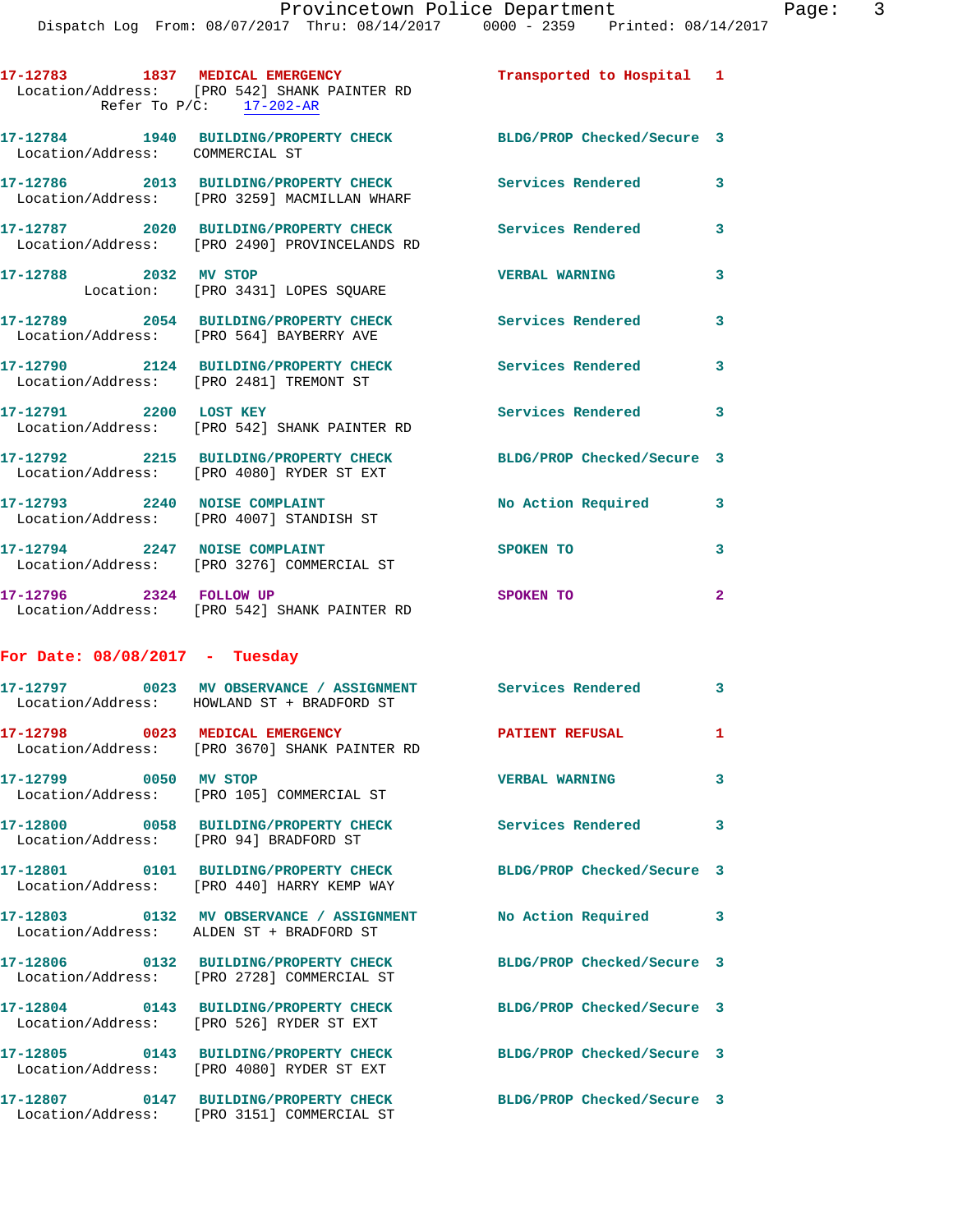**17-12808 0329 BUILDING/PROPERTY CHECK BLDG/PROP Checked/Secure 3**  Location/Address: [PRO 530] SHANK PAINTER RD **17-12809 0354 BUILDING/PROPERTY CHECK Services Rendered 3**  Location/Address: [PRO 3430] COMMERCIAL ST **17-12810 0456 BUILDING/PROPERTY CHECK BLDG/PROP Checked/Secure 3**  Location/Address: [PRO 379] COMMERCIAL ST **17-12811 0457 MV OBSERVANCE / ASSIGNMENT Services Rendered 3**  Location/Address: COMMERCIAL ST + BRADFORD ST **17-12812 0459 BUILDING/PROPERTY CHECK BLDG/PROP Checked/Secure 3**  Location/Address: [PRO 2512] JEROME SMITH RD **17-12813 0500 BUILDING/PROPERTY CHECK Services Rendered 3**  Location/Address: [PRO 2512] JEROME SMITH RD **17-12814 0512 BUILDING/PROPERTY CHECK Services Rendered 3**  Location/Address: [PRO 3259] MACMILLAN WHARF **17-12815 0534 BUILDING/PROPERTY CHECK BLDG/PROP Checked/Secure 3**  Location/Address: [PRO 1646] WINSLOW ST **17-12817 0556 MV OBSERVANCE / ASSIGNMENT Services Rendered 3**  Location/Address: ROUTE 6 + SNAIL RD **17-12818 0601 BUILDING/PROPERTY CHECK BLDG/PROP Checked/Secure 3**  Location/Address: [PRO 444] HIGH POLE HILL **17-12819 0814 MV OBSERVANCE / ASSIGNMENT Services Rendered 3**  Location/Address: ROUTE 6 + SNAIL RD **17-12820 0829 MV OBSERVANCE / ASSIGNMENT Services Rendered 3**  Location/Address: [PRO 4048] ROUTE 6 **17-12821 0906 BUILDING/PROPERTY CHECK Services Rendered 3**  Location/Address: [PRO 3430] COMMERCIAL ST **17-12823 0919 BUILDING/PROPERTY CHECK Services Rendered 3**  Location/Address: [PRO 2483] COMMERCIAL ST **17-12824 0922 BUILDING/PROPERTY CHECK Services Rendered 3**  Location/Address: [PRO 2206] COMMERCIAL ST **17-12825 0932 MEDICAL EMERGENCY Transported to Hospital 1**  Location/Address: [PRO 440] HARRY KEMP WAY **17-12826 1002 BUILDING/PROPERTY CHECK Services Rendered 3**  Location/Address: [PRO 2540] RACE POINT RD **17-12827 1002 MEDICAL EMERGENCY Transported to Hospital 1**  Location/Address: [PRO 2977] COMMERCIAL ST **17-12828 1016 BUILDING/PROPERTY CHECK BLDG/PROP Checked/Secure 3**  Location/Address: [PRO 2543] MACMILLAN WHARF **17-12829 1017 BUILDING/PROPERTY CHECK BLDG/PROP Checked/Secure 3**  Location/Address: [PRO 4080] RYDER ST EXT **17-12830 1032 PARKING COMPLAINT / GENERAL SPOKEN TO 3**  Location/Address: [PRO 595] BRADFORD ST **17-12831 1119 MV COLLISION PATIENT REFUSAL 1**  Location/Address: [PRO 183] COMMERCIAL ST Refer To Accident: 17-67-AC **17-12832 1124 VERBAL ALTERCATION Services Rendered 1**  Location/Address: [PRO 3259] MACMILLAN WHARF

**17-12833 1157 MV COLLISION/MINOR Services Rendered 1**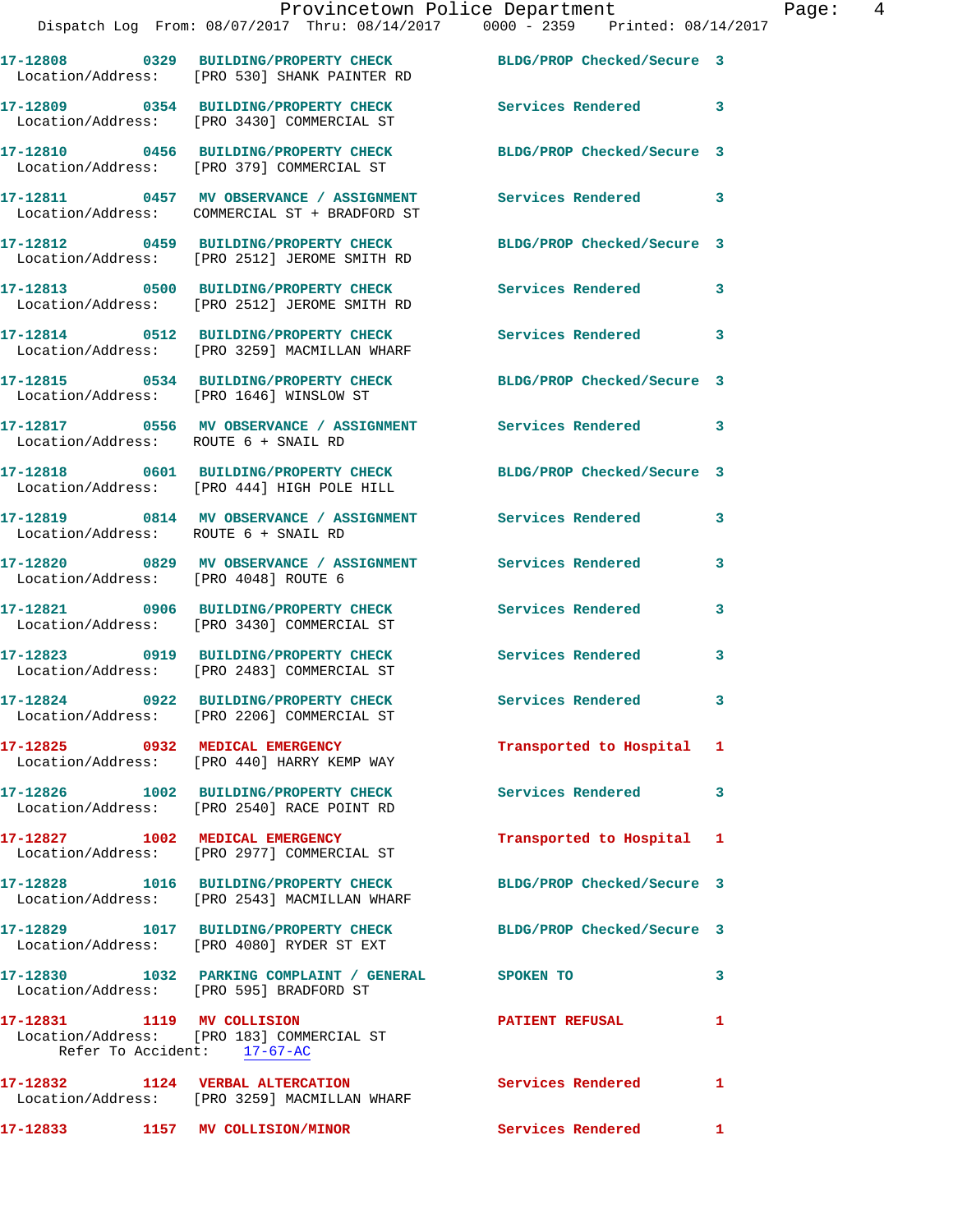Dispatch Log From: 08/07/2017 Thru: 08/14/2017 0000 - 2359 Printed: 08/14/2017 Location/Address: COMMERCIAL ST Refer To Accident: 17-68-AC **17-12834 1226 ASSIST CITIZEN Services Rendered 3**  Location/Address: [PRO 542] SHANK PAINTER RD **17-12835 1226 MV STOP SPOKEN TO 3**  Location/Address: BRADFORD ST + WASHINGTON AVE **17-12855 1237 SERVE WARRANT Could Not Locate 3**  Location/Address: [PRO 542] SHANK PAINTER RD **17-12836 1240 MV COLLISION/MINOR Services Rendered 1**  Location/Address: [PRO 1720] COMMERCIAL ST **17-12837 1257 LOST PROPERTY Services Rendered 3**  Location/Address: [PRO 542] SHANK PAINTER RD **17-12838 1259 MEDICAL/ETOH Services Rendered 1**  Location/Address: GOSNOLD ST + COMMERCIAL ST **17-12839 1320 BUILDING/PROPERTY CHECK BLDG/PROP Checked/Secure 3**  Location/Address: [PRO 105] COMMERCIAL ST **17-12840 1334 TRAFFIC CONTROL Services Rendered 3**  Location: [PRO 3431] LOPES SQUARE **17-12841 1411 HAZARDS SPOKEN TO 2**  Location/Address: [PRO 2519] ROUTE 6 **17-12842 1420 MEDICAL EMERGENCY Transported to Hospital 1**  Location/Address: [PRO 3188] MEADOW RD Location/Address: [PRO 3296] SHANK PAINTER RD Location/Address: [PRO 725] BRADFORD ST

**17-12844 1628 MV COMPLAINT SPOKEN TO 2 17-12845 1649 SEARCH WARRANT Services Rendered 3 17-12846 1650 BUILDING/PROPERTY CHECK BLDG/PROP Checked/Secure 3**  Location/Address: COMMERCIAL ST **17-12847 1659 BUILDING/PROPERTY CHECK Services Rendered 3**  Location/Address: [PRO 2898] JEROME SMITH RD **17-12849 1715 FOLLOW UP Services Rendered 2**  Location/Address: [PRO 2243] COMMERCIAL ST 17-12850 **1753 PARK, WALK & TALK Services Rendered** 2 **17-12851 1800 MV OBSERVANCE / ASSIGNMENT Services Rendered 3**  Location/Address: [PRO 539] SHANK PAINTER RD **17-12852 1814 STREET PERFORMER COMPLAINT SPOKEN TO 3 2**  Location/Address: [PRO 2174] COMMERCIAL ST 17-12853 1830 LOST CREDIT CARD **Services Rendered** 3 Location/Address: [PRO 542] SHANK PAINTER RD **17-12854 1835 LOST SAMSUNG GS7 Services Rendered 3**  Location/Address: [PRO 542] SHANK PAINTER RD **17-12857 1916 BUILDING/PROPERTY CHECK BLDG/PROP Checked/Secure 3**  Location/Address: [PRO 312] COMMERCIAL ST **17-12858 1933 BY-LAW VIOLATION GONE ON ARRIVAL 2**  Location/Address: [PRO 2977] COMMERCIAL ST **17-12859 1936 D.O.T./REFUSAL PATIENT REFUSAL 1** 

Location/Address: WINTHROP ST

Location/Address: [PRO 440] HARRY KEMP WAY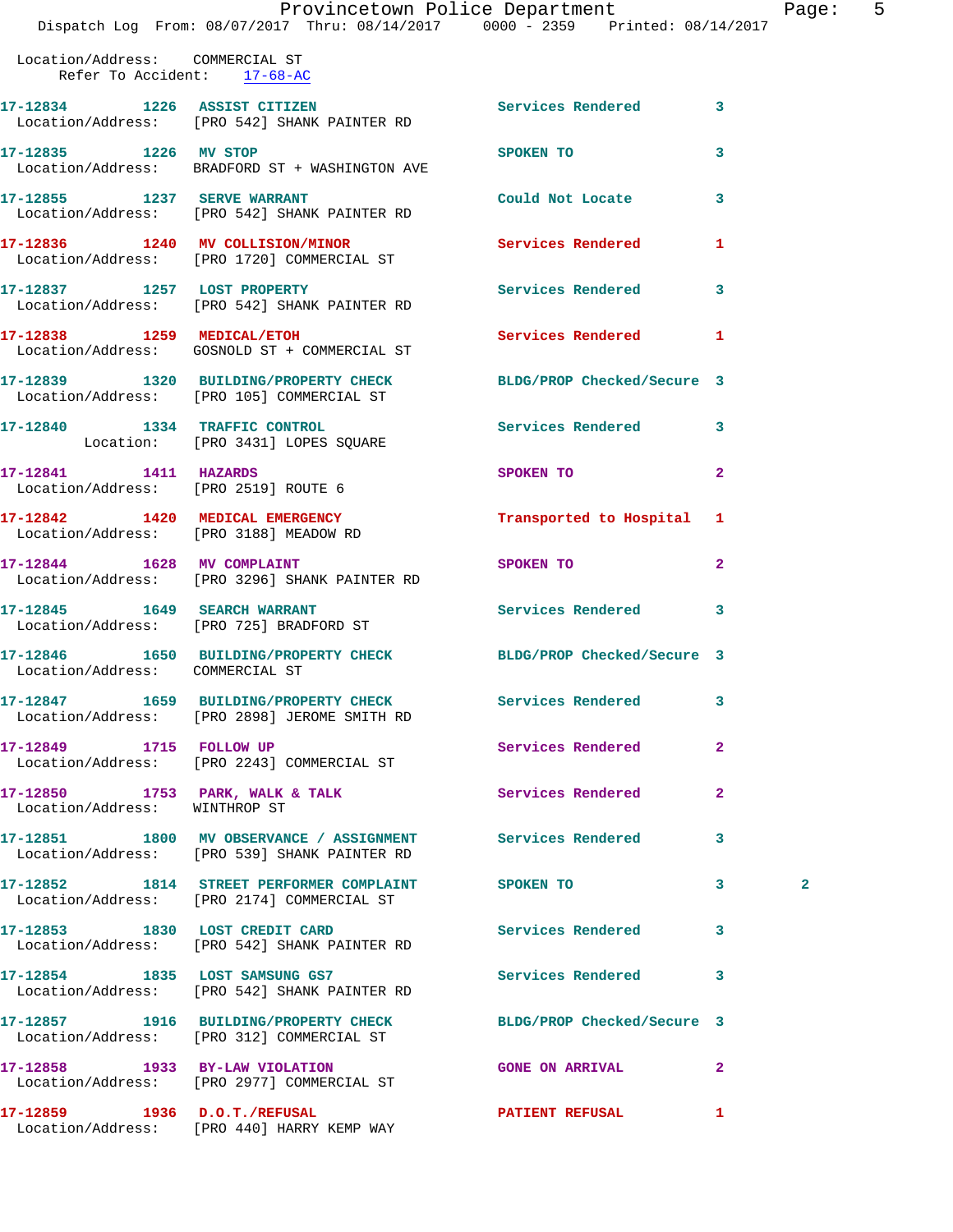|                                                         | 17-12860 1937 ASSIST CITIZEN<br>Location/Address: [PRO 1070] PLEASANT ST                                         | Services Rendered 3        |                         |
|---------------------------------------------------------|------------------------------------------------------------------------------------------------------------------|----------------------------|-------------------------|
|                                                         | 17-12862 2006 BUILDING/PROPERTY CHECK<br>Location/Address: [PRO 3430] COMMERCIAL ST                              | BLDG/PROP Checked/Secure 3 |                         |
|                                                         | 17-12863 2006 BUILDING/PROPERTY CHECK<br>Location/Address: [PRO 312] COMMERCIAL ST                               | BLDG/PROP Checked/Secure 3 |                         |
|                                                         | 17-12864 2034 MV OBSERVANCE / ASSIGNMENT<br>Location/Address: [PRO 2521] ROUTE 6                                 | Services Rendered 3        |                         |
|                                                         | 17-12865 2052 BUILDING/PROPERTY CHECK<br>Location/Address: [PRO 4082] GOSNOLD ST                                 | BLDG/PROP Checked/Secure 3 |                         |
|                                                         | 17-12866 2057 BUILDING/PROPERTY CHECK<br>Location/Address: [PRO 2499] RACE POINT RD                              | BLDG/PROP Checked/Secure 3 |                         |
|                                                         | 17-12867 2058 BUILDING/PROPERTY CHECK<br>Location/Address: [PRO 312] COMMERCIAL ST                               | BLDG/PROP Checked/Secure 3 |                         |
|                                                         | 17-12868 2059 BUILDING/PROPERTY CHECK<br>Location/Address: [PRO 3287] ROUTE 6                                    | BLDG/PROP Checked/Secure 3 |                         |
| 17-12869 2119 MV STOP                                   | Location/Address: [PRO 2251] COMMERCIAL ST<br>Refer To Summons: 17-204-AR                                        | Citation / Warning Issue 3 |                         |
| 17-12870 2127 ALARM - GENERAL                           | Location/Address: [PRO 440] HARRY KEMP WAY                                                                       | No Action Required         | 3                       |
|                                                         | 17-12871 2129 BUILDING/PROPERTY CHECK<br>Location/Address: [PRO 2206] COMMERCIAL ST                              | <b>Services Rendered</b>   | 3                       |
| 17-12872 2142 MV COMPLAINT                              | Location/Address: [PRO 526] RYDER ST EXT                                                                         | SPOKEN TO                  | $\mathbf{2}$            |
|                                                         | 17-12873 2222 BUILDING/PROPERTY CHECK<br>Location/Address: [PRO 312] COMMERCIAL ST                               | BLDG/PROP Checked/Secure 3 |                         |
| 17-12874 2240 LOST WALLET                               | Location/Address: [PRO 1084] POINT ST                                                                            | <b>Services Rendered</b>   | 3                       |
| 17-12875 2241 COMPLAINT<br>Location/Address: CONWELL ST |                                                                                                                  | Services Rendered          | 3                       |
|                                                         | 17-12876 2329 MEDICAL EMERGENCY<br>Location/Address: [PRO 3222] ALDEN ST                                         | <b>PATIENT REFUSAL</b>     | $\mathbf{1}$            |
|                                                         | 17-12877 2333 BUILDING/PROPERTY CHECK<br>Location/Address: [PRO 312] COMMERCIAL ST                               | BLDG/PROP Checked/Secure 3 |                         |
| For Date: $08/09/2017$ - Wednesday                      |                                                                                                                  |                            |                         |
|                                                         | 17-12879 0002 BUILDING/PROPERTY CHECK<br>Location/Address: [PRO 4080] RYDER ST EXT                               | BLDG/PROP Checked/Secure 3 |                         |
|                                                         | 17-12880 0004 BUILDING/PROPERTY CHECK<br>Location/Address: [PRO 3259] MACMILLAN WHARF                            | <b>Services Rendered</b>   | 3                       |
|                                                         | 17-12881 0014 MV OBSERVANCE / ASSIGNMENT<br>Location/Address: BRADFORD ST + RYDER ST                             | <b>Services Rendered</b>   | 3                       |
|                                                         | 17-12882 0017 BUILDING/PROPERTY CHECK BLDG/PROP Checked/Secure 3<br>Location/Address: [PRO 530] SHANK PAINTER RD |                            |                         |
| 17-12883 0042 MV STOP                                   |                                                                                                                  | <b>VERBAL WARNING</b>      | $\overline{\mathbf{3}}$ |

Location/Address: BRADFORD ST + JOHNSON ST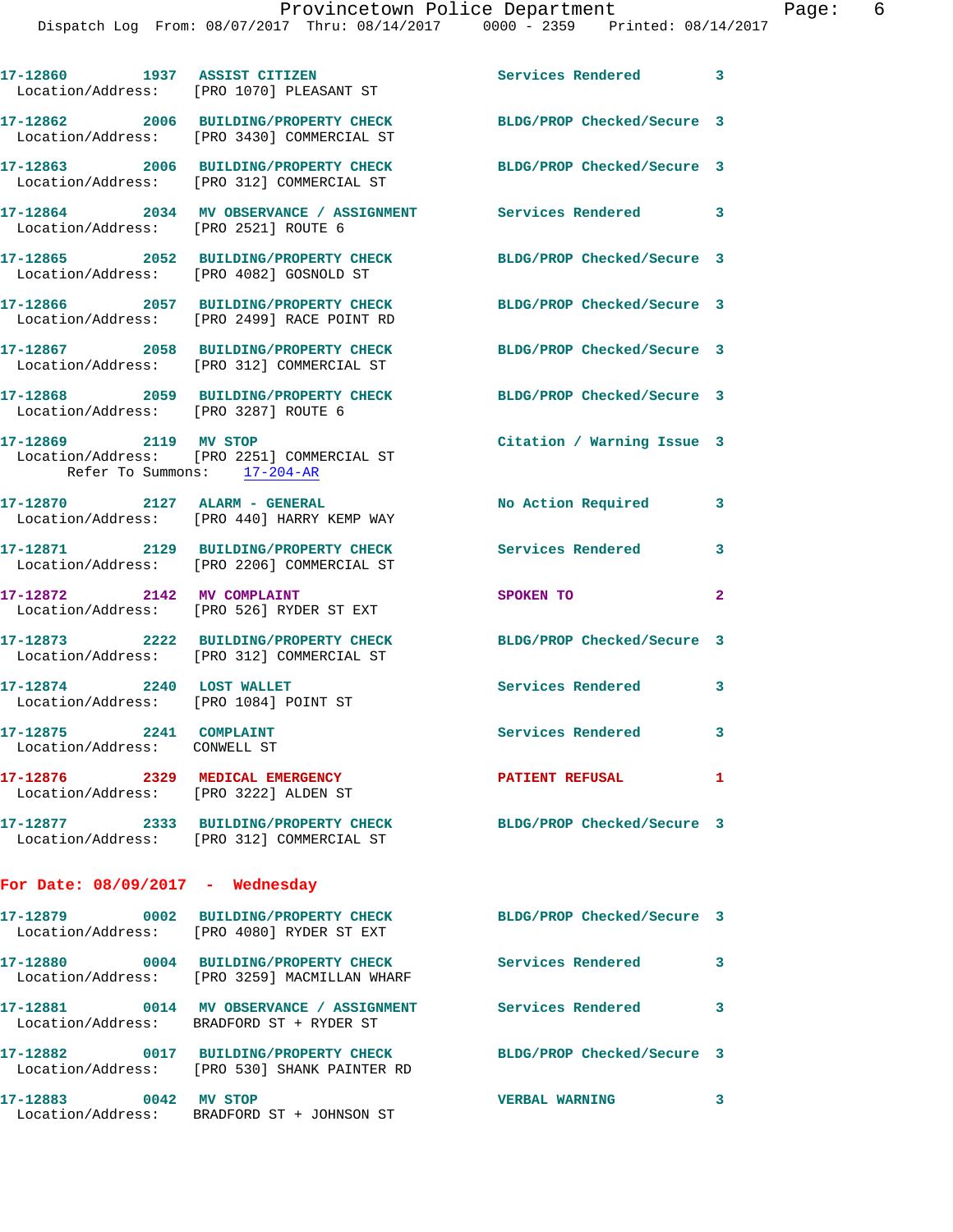|                                                               | Provincetown Police Department The Page: 7<br>Dispatch Log From: 08/07/2017 Thru: 08/14/2017 0000 - 2359 Printed: 08/14/2017 |                            |              |
|---------------------------------------------------------------|------------------------------------------------------------------------------------------------------------------------------|----------------------------|--------------|
|                                                               | 17-12884 0100 BUILDING/PROPERTY CHECK BLDG/PROP Checked/Secure 3<br>Location/Address: [PRO 312] COMMERCIAL ST                |                            |              |
|                                                               | 17-12885 0108 DISTURBANCE / FIGHT / ARGUMENT SPOKEN TO<br>Location/Address: [PRO 2577] BRADFORD ST                           |                            | $\mathbf{1}$ |
|                                                               | 17-12887 0140 MV STOP<br>Location/Address: ROUTE 6 + SNAIL RD                                                                | <b>VERBAL WARNING</b>      | 3            |
|                                                               | 17-12888 0155 MV STOP Citation / Warning Issue 3<br>Location/Address: BRADFORD ST + CONWELL ST                               |                            |              |
|                                                               | 17-12889 0211 BUILDING/PROPERTY CHECK BLDG/PROP Checked/Secure 3<br>Location/Address: [PRO 312] COMMERCIAL ST                |                            |              |
|                                                               | 17-12890 0505 BUILDING/PROPERTY CHECK Services Rendered<br>Location/Address: [PRO 312] COMMERCIAL ST                         |                            | 3            |
|                                                               | 17-12892 0535 MV OBSERVANCE / ASSIGNMENT No Action Required 3<br>Location/Address: [PRO 4047] SHANK PAINTER RD               |                            |              |
|                                                               | 17-12894 0556 ANIMAL CALL-FOUND DOG Citation / Warning Issue 2<br>Location/Address: KILEY CT + COMMERCIAL ST                 |                            |              |
|                                                               | 17-12895 0610 MEDICAL EMERGENCY Services Rendered 1<br>Location/Address: [PRO 2144] CONWELL ST                               |                            |              |
| Location/Address: [PRO 4048] ROUTE 6                          | 17-12897 0746 MV OBSERVANCE / ASSIGNMENT Services Rendered                                                                   |                            | 3            |
|                                                               | 17-12899 0808 ASSIST DEPARTMENT / MUTUAL AID Citation / Warning Issue 3<br>Location/Address: [PRO 542] SHANK PAINTER RD      |                            |              |
| 17-12900 0825 FOLLOW UP<br>Location/Address: TREMONT ST       |                                                                                                                              | <b>VERBAL WARNING</b>      | $\mathbf{2}$ |
|                                                               | 17-12901 0833 PARKING COMPLAINT / GENERAL SPOKEN TO<br>Location/Address: [PRO 3121] COMMERCIAL ST                            |                            | 3            |
|                                                               | 17-12902 0857 MEDICAL EMERGENCY<br>Location/Address: [PRO 440] HARRY KEMP WAY                                                | Transported to Hospital 1  |              |
|                                                               | 17-12903 0913 BUILDING/PROPERTY CHECK<br>Location/Address: [PRO 2977] COMMERCIAL ST                                          | <b>Services Rendered</b>   |              |
|                                                               | 17-12906 1017 PARKING COMPLAINT / GENERAL Services Rendered<br>Location/Address: [PRO 3292] COMMERCIAL ST                    |                            | 3            |
| 17-12907 1026 ANIMAL CALL<br>Location/Address: [TRU] SHORE RD |                                                                                                                              | Services Rendered          | $\mathbf{2}$ |
|                                                               | 17-12911 1108 PARK, WALK & TALK<br>Location/Address: [PRO 1952] COMMERCIAL ST                                                | <b>Services Rendered</b>   | $\mathbf{2}$ |
| 17-12912 1128 GENERAL INFO                                    |                                                                                                                              | Services Rendered 3        |              |
| 17-12913 1144 HAZARDS                                         | Location/Address: BRADFORD ST + RAILROAD AVE                                                                                 | Referred to Other Agency 2 |              |
|                                                               | 17-12915 1209 DIVE SEARCH<br>Location/Address: [PRO 396] COMMERCIAL ST                                                       | Services Rendered          | $\mathbf{2}$ |
|                                                               | 17-12916 1226 DOG IN M/V<br>Location/Address: [PRO 106] COMMERCIAL ST                                                        | <b>GONE ON ARRIVAL</b>     | $\mathbf{2}$ |
|                                                               | 17-12918 1317 PARK, WALK & TALK<br>Location/Address: [PRO 105] COMMERCIAL ST                                                 | Services Rendered          | $\mathbf{2}$ |
|                                                               | $17-12920$ $1424$ $D.0.T.$<br>Location/Address: [PRO 440] HARRY KEMP WAY                                                     | Transported to Hospital 1  |              |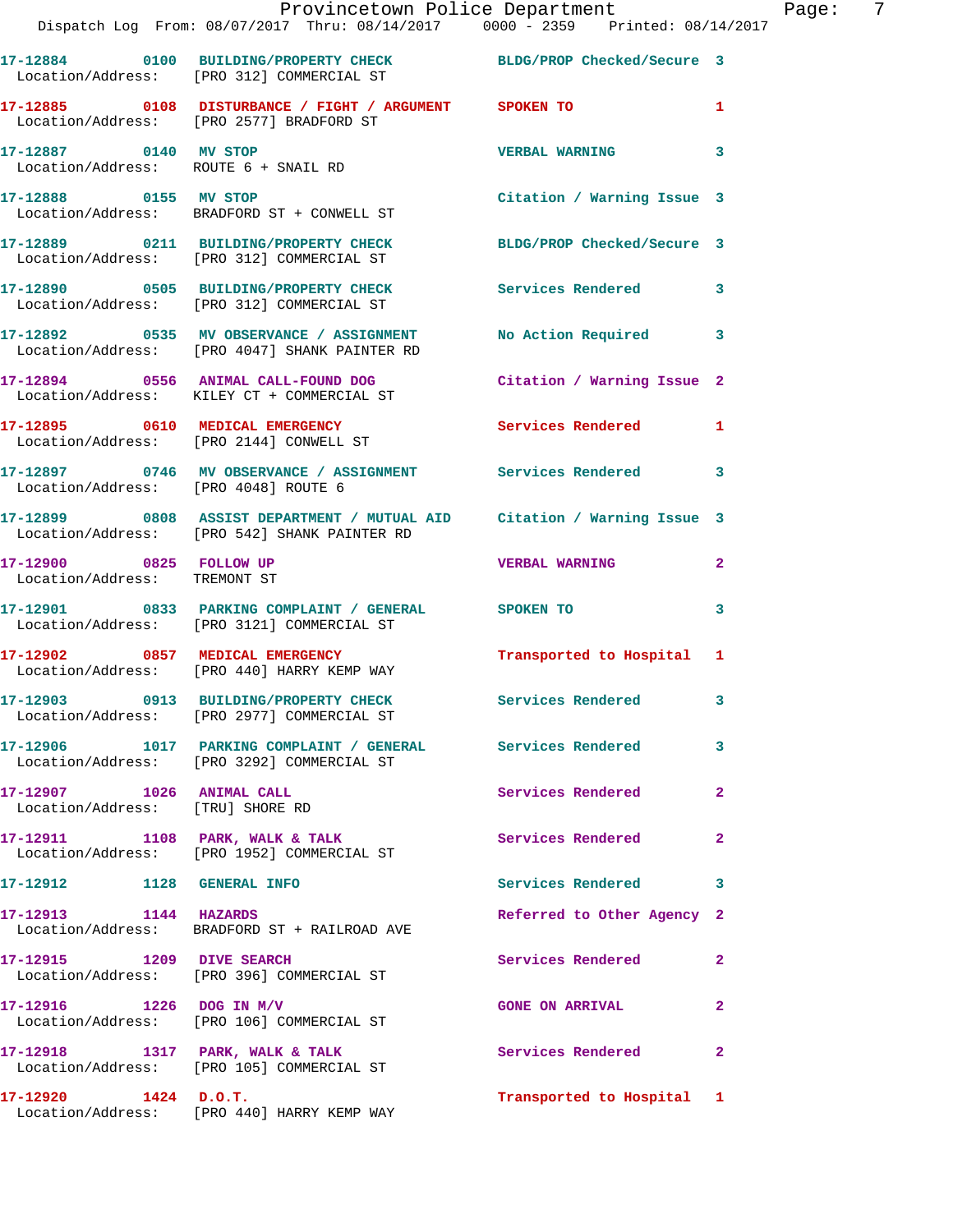|                                                              | Provincetown Police Department<br>Dispatch Log From: 08/07/2017 Thru: 08/14/2017 0000 - 2359 Printed: 08/14/2017     |                            |              |
|--------------------------------------------------------------|----------------------------------------------------------------------------------------------------------------------|----------------------------|--------------|
|                                                              | 17-12921 1427 MSP 9-1-1 OPEN LINE Referred to Other Agency 1<br>Location/Address: [PRO 3210] LONG POINT LIGHTHOUS ST |                            |              |
| 17-12926 1440 FOLLOW UP (CIT)<br>Refer To Field Int: 17-7-FI |                                                                                                                      | Services Rendered          | 3            |
| 17-12924 1445 FOLLOW UP                                      | Location/Address: [PRO 998] MILLER HILL RD                                                                           | <b>Services Rendered</b>   | 3            |
|                                                              | 17-12925 1505 SOLICITING<br>Location/Address: [PRO 2988] COMMERCIAL ST                                               | Could Not Locate           | 3            |
|                                                              | 17-12929 1638 BUILDING/PROPERTY CHECK BLDG/PROP Checked/Secure 3<br>Location/Address: [PRO 1778] SHANK PAINTER RD    |                            |              |
|                                                              | 17-12930 1641 BUILDING/PROPERTY CHECK BLDG/PROP Checked/Secure 3<br>Location/Address: [PRO 312] COMMERCIAL ST        |                            |              |
|                                                              | 17-12932 1710 ASSIST CITIZEN<br>Location/Address: [PRO 1237] MILLER HILL RD                                          | Services Rendered          | 3            |
|                                                              | 17-12933 1910 BUILDING/PROPERTY CHECK BLDG/PROP Checked/Secure 3<br>Location/Address: [PRO 312] COMMERCIAL ST        |                            |              |
| Refer To Accident: 17-69-AC                                  | 17-12934 1946 MV COLLISION/MINOR<br>Location/Address: [PRO 564] BAYBERRY AVE                                         | Services Rendered          | 1            |
|                                                              | 17-12935 2014 MEDICAL EMERGENCY<br>Location/Address: [PRO 191] COMMERCIAL ST                                         | Services Rendered          | 1            |
| 17-12936 2028 COMPLAINT<br>Location/Address: STANDISH ST     |                                                                                                                      | SPOKEN TO                  | 3            |
|                                                              | 17-12937 2033 BUILDING/PROPERTY CHECK<br>Location/Address: [PRO 312] COMMERCIAL ST                                   | BLDG/PROP Checked/Secure 3 |              |
|                                                              | 17-12939 2142 PARK, WALK & TALK<br>Location/Address: [PRO 204] COMMERCIAL ST                                         | <b>Services Rendered</b>   | $\mathbf{2}$ |
|                                                              | 17-12940 2144 BUILDING/PROPERTY CHECK BLDG/PROP Checked/Secure 3<br>Location/Address: [PRO 312] COMMERCIAL ST        |                            |              |
|                                                              | 17-12941 2213 BUILDING/PROPERTY CHECK BLDG/PROP Checked/Secure 3<br>Location/Address: [PRO 519] RACE POINT RD        |                            |              |
| 17-12942 2226 MV STOP                                        | Location: [PRO 3431] LOPES SQUARE                                                                                    | <b>VERBAL WARNING</b>      | 3            |
| Location/Address: COMMERCIAL ST                              | 17-12943 2243 BUILDING/PROPERTY CHECK BLDG/PROP Checked/Secure 3                                                     |                            |              |
|                                                              | 17-12944 2250 BUILDING/PROPERTY CHECK<br>Location/Address: [PRO 312] COMMERCIAL ST                                   | BLDG/PROP Checked/Secure 3 |              |
| 17-12945 2309 MV COMPLAINT                                   | Location/Address: [PRO 2237] PEARL ST                                                                                | Services Rendered          | 2            |
|                                                              | 17-12946 2312 BUILDING/PROPERTY CHECK<br>Location/Address: [PRO 4080] RYDER ST EXT                                   | BLDG/PROP Checked/Secure 3 |              |
|                                                              | 17-12947 2338 SERVICE CALL / POLICE<br>Location/Address: [PRO 3443] COMMERCIAL ST                                    | <b>Services Rendered</b>   | 3            |
| For Date: $08/10/2017$ - Thursday                            |                                                                                                                      |                            |              |

| 17-12948          | 0004 | <b>MV OBSERVANCE / ASSIGNMENT</b> | <b>Services Rendered</b> |  |
|-------------------|------|-----------------------------------|--------------------------|--|
| Location/Address: |      | BRADFORD ST + HOWLAND ST          |                          |  |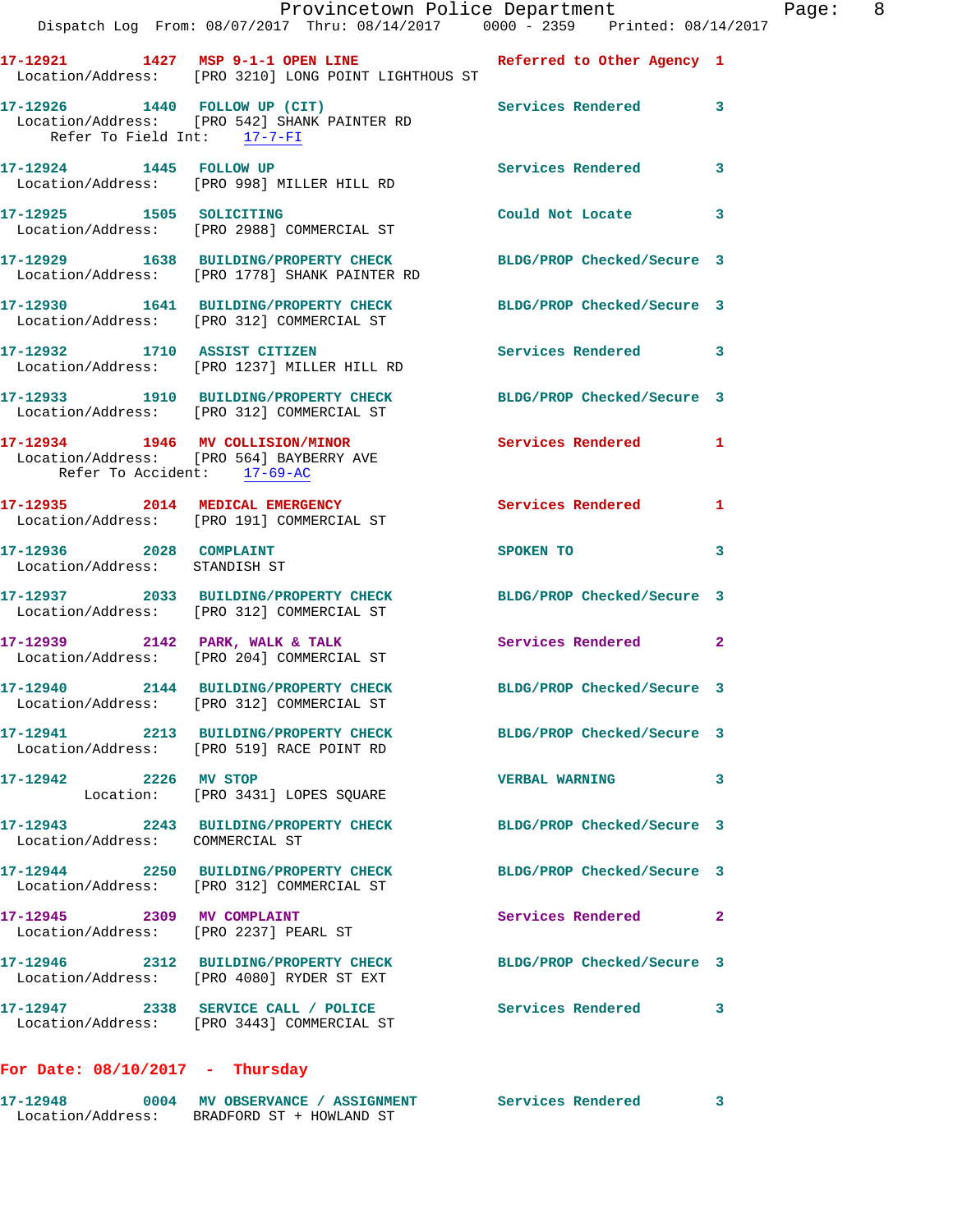|                                       | 17-12949 0016 BUILDING/PROPERTY CHECK BLDG/PROP Checked/Secure 3<br>Location/Address: [PRO 530] SHANK PAINTER RD |                            |                |   |
|---------------------------------------|------------------------------------------------------------------------------------------------------------------|----------------------------|----------------|---|
|                                       | 17-12950 0033 BIKE GENERAL<br>Location/Address: BRADFORD ST + HOWLAND ST                                         | <b>VERBAL WARNING</b>      | $\overline{2}$ |   |
|                                       | 17-12951 0041 BUILDING/PROPERTY CHECK<br>Location/Address: [PRO 444] HIGH POLE HILL                              | BLDG/PROP Checked/Secure 3 |                |   |
|                                       | 17-12952 0045 BUILDING/PROPERTY CHECK<br>Location/Address: [PRO 312] COMMERCIAL ST                               | BLDG/PROP Checked/Secure 3 |                |   |
|                                       | 17-12953 0047 BUILDING/PROPERTY CHECK<br>Location/Address: [PRO 3259] MACMILLAN WHARF                            | Services Rendered          | 3              |   |
| Location/Address: [PRO 4081] COURT ST | 17-12954 0047 BUILDING/PROPERTY CHECK BLDG/PROP Checked/Secure 3                                                 |                            |                |   |
|                                       | 17-12955 0049 BUILDING/PROPERTY CHECK<br>Location/Address: [PRO 1952] COMMERCIAL ST                              | BLDG/PROP Checked/Secure 3 |                |   |
|                                       | 17-12956 0103 BUILDING/PROPERTY CHECK BLDG/PROP Checked/Secure 3<br>Location/Address: [PRO 440] HARRY KEMP WAY   |                            |                |   |
|                                       | 17-12957 0112 MV OBSERVANCE / ASSIGNMENT Services Rendered<br>Location/Address: BRADFORD ST + RYDER ST           |                            | 3              |   |
|                                       | 17-12960 0151 BUILDING/PROPERTY CHECK<br>Location/Address: [PRO 312] COMMERCIAL ST                               | BLDG/PROP Checked/Secure 3 |                |   |
|                                       | 17-12961 0222 BUILDING/PROPERTY CHECK BLDG/PROP Checked/Secure 3<br>Location/Address: [PRO 312] COMMERCIAL ST    |                            |                |   |
|                                       | 17-12962 0228 BUILDING/PROPERTY CHECK BLDG/PROP Checked/Secure 3<br>Location/Address: [PRO 16] BRADFORD ST       |                            |                |   |
|                                       | 17-12963 0302 MEDICAL EMERGENCY<br>Location/Address: [PRO 965] KIMBERLY LN                                       | Services Rendered          | 1              |   |
| 17-12964 0338 FOLLOW UP               | Location/Address: [PRO 965] KIMBERLY LN                                                                          | Services Rendered          | $\mathbf{2}$   |   |
|                                       | 17-12965 0539 BUILDING/PROPERTY CHECK<br>Location/Address: [PRO 447] JEROME SMITH RD                             | BLDG/PROP Checked/Secure 3 |                |   |
|                                       | 17-12966 0556 MV OBSERVANCE / ASSIGNMENT<br>Location/Address: ROUTE 6 + SHANK PAINTER RD                         | Services Rendered 3        |                |   |
| 17-12967 0726 PET PANTRY              | Location/Address: [PRO 3296] SHANK PAINTER RD                                                                    | <b>Services Rendered</b>   | 3              |   |
|                                       | 17-12969 0806 BUILDING/PROPERTY CHECK<br>Location/Address: [PRO 2499] RACE POINT RD                              | BLDG/PROP Checked/Secure 3 |                |   |
|                                       | 17-12970 0807 LOST CAR KEYS<br>Location/Address: [PRO 542] SHANK PAINTER RD                                      | Services Rendered          | 3              |   |
|                                       | 17-12971 0815 BUILDING/PROPERTY CHECK<br>Location/Address: [PRO 3430] COMMERCIAL ST                              | Services Rendered          | 3              |   |
|                                       | 17-12972 0839 BUILDING/PROPERTY CHECK<br>Location/Address: [PRO 2483] COMMERCIAL ST                              | <b>Services Rendered</b>   | 3              |   |
|                                       | 17-12973 0932 DIVE TEAM RESPONSE<br>Location/Address: [PRO 396] COMMERCIAL ST                                    | Services Rendered          | 1              |   |
|                                       | 17-12974 0937 BUILDING/PROPERTY CHECK<br>Location/Address: [PRO 3317] CEMETERY RD                                | BLDG/PROP Checked/Secure 3 |                | 1 |
|                                       | 17-12976 1038 BUILDING/PROPERTY CHECK                                                                            | BLDG/PROP Checked/Secure 3 |                |   |

Location/Address: [PRO 2206] COMMERCIAL ST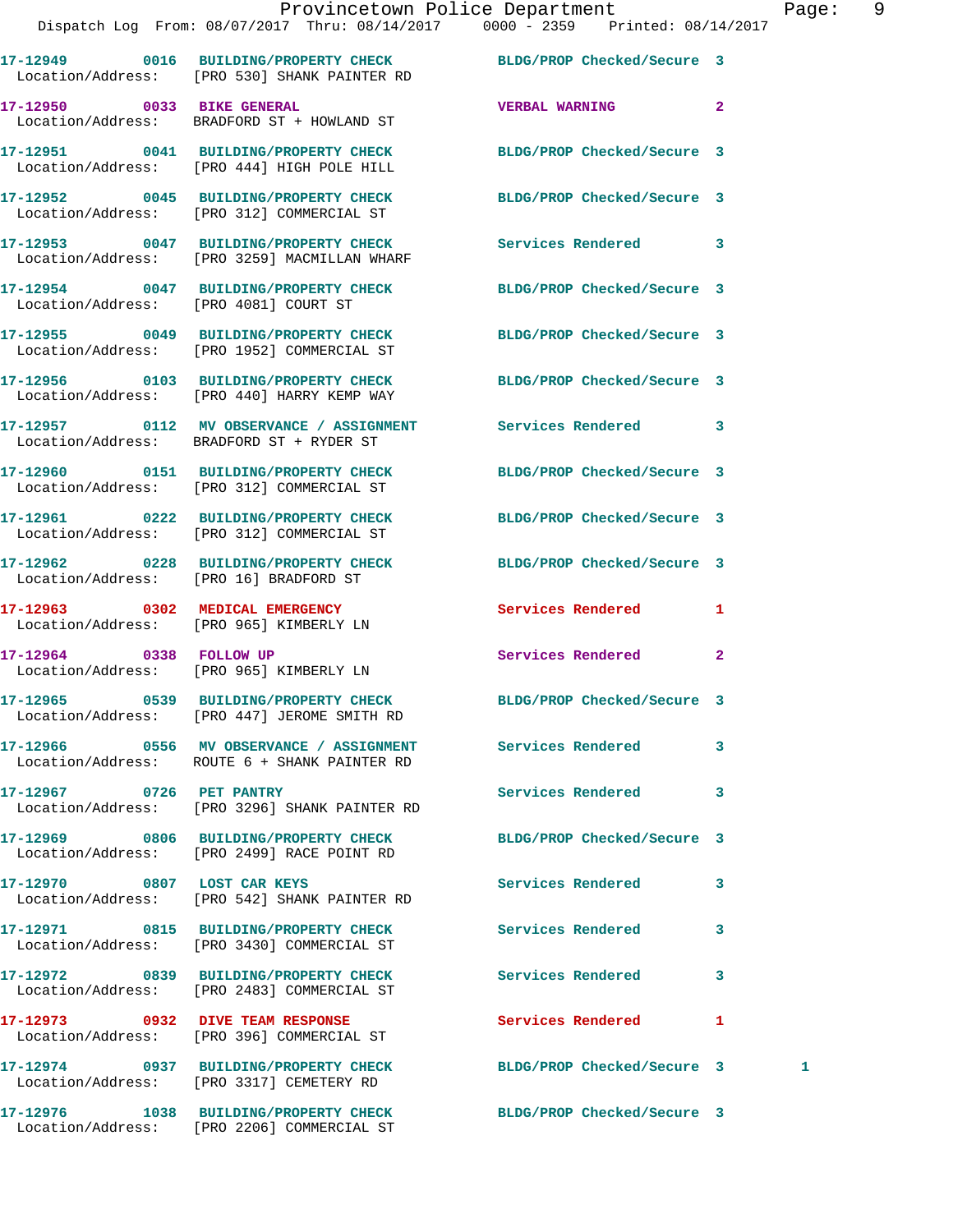| 17-12977 1039 TRIP AND FALL<br>Location/Address: [PRO 58] BRADFORD ST |                                                                                                 | Services Rendered 1        |                |
|-----------------------------------------------------------------------|-------------------------------------------------------------------------------------------------|----------------------------|----------------|
|                                                                       | 17-12978 1050 WATER RESCUE/TRANSPORT<br>Location/Address: [PRO 106] COMMERCIAL ST               | Transported to Hospital 1  |                |
|                                                                       | 17-12979 1211 LOST WALLET<br>Location/Address: [PRO 542] SHANK PAINTER RD                       | Services Rendered          | 3              |
| 17-12980 1225 MV COMPLAINT                                            | Location/Address: [PRO 3259] MACMILLAN WHARF                                                    | <b>VERBAL WARNING</b>      | $\overline{2}$ |
| Location/Address: [PRO 2521] ROUTE 6                                  | 17-12981 1237 MV OBSERVANCE / ASSIGNMENT No Action Required                                     |                            | 3              |
| 17-12982 1245 TRAFFIC CONTROL                                         | Location: [PRO 3431] LOPES SQUARE                                                               | <b>Services Rendered</b>   | 3              |
|                                                                       | 17-12983 1258 SERVICE CALL / DELIVERY<br>Location/Address: [PRO 2474] BRADFORD ST               | <b>Services Rendered</b>   | 3              |
|                                                                       | 17-12985 1308 PARK, WALK & TALK<br>Location/Address: [PRO 526] RYDER ST EXT                     | <b>Services Rendered</b>   | $\overline{2}$ |
| Location/Address: ROUTE 6 + HOWLAND ST                                | 17-12984 1309 MV OBSERVANCE / ASSIGNMENT Services Rendered                                      |                            | 3              |
|                                                                       | 17-12986 1318 BUILDING/PROPERTY CHECK<br>Location/Address: [PRO 2977] COMMERCIAL ST             | <b>Services Rendered</b>   | 3              |
|                                                                       | 17-12987 1322 BUILDING/PROPERTY CHECK<br>Location/Address: [PRO 105] COMMERCIAL ST              | BLDG/PROP Checked/Secure 3 |                |
|                                                                       | 17-12988 1328 BUILDING/PROPERTY CHECK<br>Location/Address: [PRO 3033] COMMERCIAL ST             | BLDG/PROP Checked/Secure 3 |                |
|                                                                       | 17-12990 1346 BUILDING/PROPERTY CHECK<br>Location/Address: [PRO 2500] COMMERCIAL ST             | BLDG/PROP Checked/Secure 3 |                |
| Location/Address: [PRO 4082] GOSNOLD ST                               | 17-12991 1402 BUILDING/PROPERTY CHECK                                                           | BLDG/PROP Checked/Secure 3 |                |
| 17-12992 1411 LOST WALLET                                             | Location/Address: [PRO 542] SHANK PAINTER RD                                                    | Services Rendered 3        |                |
|                                                                       | 17-12993 1414 PARK, WALK & TALK<br>Location/Address: [PRO 3277] SANDY HILL LN                   | Services Rendered          | 2 <sup>1</sup> |
| 17-12994 1454 ANIMAL CALL                                             | Location: [OT] WILD CARE, ORLEANS                                                               | Services Rendered          | $\overline{a}$ |
| 17-12995 1522 COMPLAINT                                               | Location/Address: [PRO 399] COMMERCIAL ST                                                       | Services Rendered          | 3              |
|                                                                       | 17-12996 1544 SERVE PROTECTION ORDER<br>Location/Address: [PRO 542] SHANK PAINTER RD            | No Action Required         | $\overline{2}$ |
|                                                                       | 17-12997 1607 STREET PERFORMER COMPLAINT SPOKEN TO<br>Location/Address: [PRO 105] COMMERCIAL ST |                            | 3              |
| 17-12998 1615 PROPERTY DAMAGE                                         | Location/Address: [PRO 2146] COMMODORE AVE                                                      | Services Rendered          | $\mathbf{3}$   |
| 17-12999 1616 FOLLOW UP<br>Refer To Accident: 17-69-AC                | Location/Address: [PRO 564] BAYBERRY AVE                                                        | <b>Services Rendered</b>   | $\mathbf{2}$   |
|                                                                       | 17-13000 1656 BUILDING/PROPERTY CHECK                                                           | BLDG/PROP Checked/Secure 3 |                |

Location/Address: [PRO 2977] COMMERCIAL ST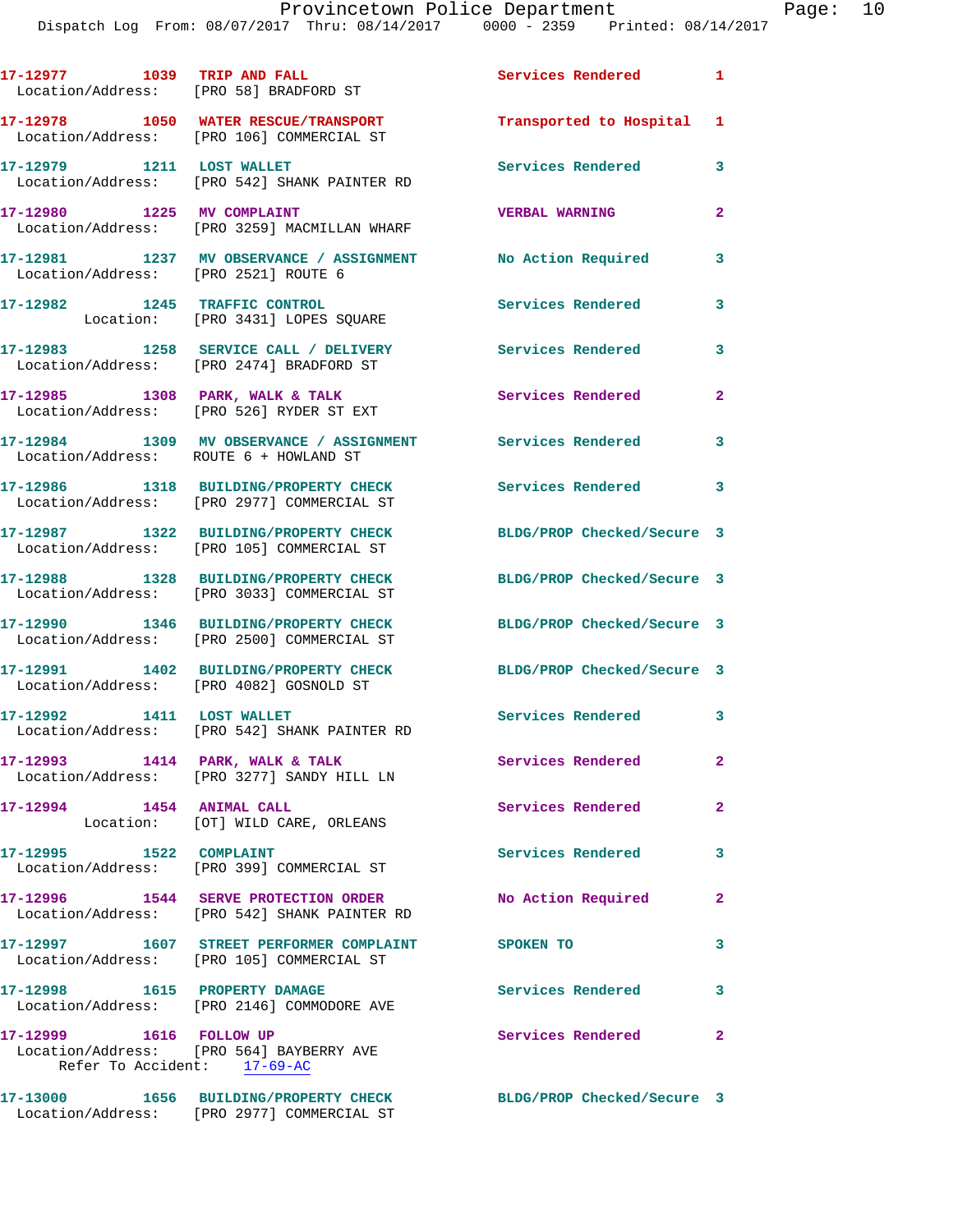|                                                                           | 17-13002 1709 MV COLLISION<br>Location/Address: [PRO 132] COMMERCIAL ST                                         | Services Rendered 1        |                |
|---------------------------------------------------------------------------|-----------------------------------------------------------------------------------------------------------------|----------------------------|----------------|
|                                                                           | 17-13001 1711 BUILDING/PROPERTY CHECK<br>Location/Address: [PRO 519] RACE POINT RD                              | BLDG/PROP Checked/Secure 3 |                |
|                                                                           | 17-13003 1712 SUSPICIOUS ACTIVITY<br>Location/Address: [PRO 2496] BAYBERRY AVE                                  | <b>VERBAL WARNING</b>      | $\overline{2}$ |
| 17-13004 1723 ANIMAL CALL                                                 | Location/Address: [PRO 2146] COMMODORE AVE                                                                      | Services Rendered          | $\overline{2}$ |
| 17-13006 1800 COMPLAINT                                                   | Location/Address: [PRO 542] SHANK PAINTER RD                                                                    | SPOKEN TO                  | 3              |
| 17-13007 1830 MV COLLISION                                                | Location/Address: [PRO 2363] COMMERCIAL ST                                                                      | Services Rendered          | 1              |
|                                                                           | 17-13008 1832 ANIMAL CALL-LOOSE DOG<br>Location/Address: [PRO 2369] COMMERCIAL ST                               | <b>Services Rendered</b>   | $\overline{2}$ |
| 17-13009 1841 COMPLAINT<br>Location/Address: COMMERCIAL ST                |                                                                                                                 | Unfounded                  | 3              |
|                                                                           | 17-13011 2033 BUILDING/PROPERTY CHECK<br>Location/Address: [PRO 2493] BRADFORD ST                               | BLDG/PROP Checked/Secure 3 |                |
|                                                                           | 17-13012 2043 PARK, WALK & TALK<br>Location/Address: [PRO 105] COMMERCIAL ST                                    | No Action Required         | $\mathbf{2}$   |
|                                                                           | 17-13013 2047 BUILDING/PROPERTY CHECK<br>Location/Address: [PRO 4080] RYDER ST EXT                              | BLDG/PROP Checked/Secure 3 |                |
|                                                                           | 17-13014 2103 MISSING PERSON<br>Location/Address: [PRO 105] COMMERCIAL ST                                       | Services Rendered 1        |                |
| 17-13015 2214 MV COMPLAINT<br>Location/Address: ROUTE 6                   |                                                                                                                 | <b>VERBAL WARNING</b>      | $\mathbf{2}$   |
|                                                                           | 17-13016 2222 BUILDING/PROPERTY CHECK BLDG/PROP Checked/Secure 3<br>Location/Address: [PRO 312] COMMERCIAL ST   |                            |                |
|                                                                           | 17-13017 2239 ASSIST DEPARTMENT / YARMOUTH No Action Required 3<br>Location/Address: [PRO 542] SHANK PAINTER RD |                            |                |
| 17-13018 2246 HARASSMENT                                                  | Location/Address: [PRO 542] SHANK PAINTER RD                                                                    | Services Rendered 2        |                |
|                                                                           | 17-13019 2342 BUILDING/PROPERTY CHECK<br>Location/Address: [PRO 204] COMMERCIAL ST                              | BLDG/PROP Checked/Secure 3 |                |
|                                                                           | 17-13020 2347 BUILDING/PROPERTY CHECK<br>Location/Address: [PRO 312] COMMERCIAL ST                              | BLDG/PROP Checked/Secure 3 |                |
| 17-13021 2351 MEDICAL EMERGENCY<br>Location/Address: [PRO 951] HOLWAY AVE |                                                                                                                 | Transported to Hospital 1  |                |
| For Date: $08/11/2017$ - Friday                                           |                                                                                                                 |                            |                |
| 17-13023 0027 MV COMPLAINT<br>Location/Address: [PRO 2521] ROUTE 6        |                                                                                                                 | Referred to Other Agency 2 |                |
|                                                                           | 17-13022 0031 BUILDING/PROPERTY CHECK<br>Location/Address: [PRO 530] SHANK PAINTER RD                           | BLDG/PROP Checked/Secure 3 |                |
|                                                                           | 17-13024 0037 BUILDING/PROPERTY CHECK<br>Location/Address: [PRO 182] COMMERCIAL ST                              | BLDG/PROP Checked/Secure 3 |                |
|                                                                           |                                                                                                                 | Services Rendered 3        |                |

Location/Address: HIGH POLE HILL + BRADFORD ST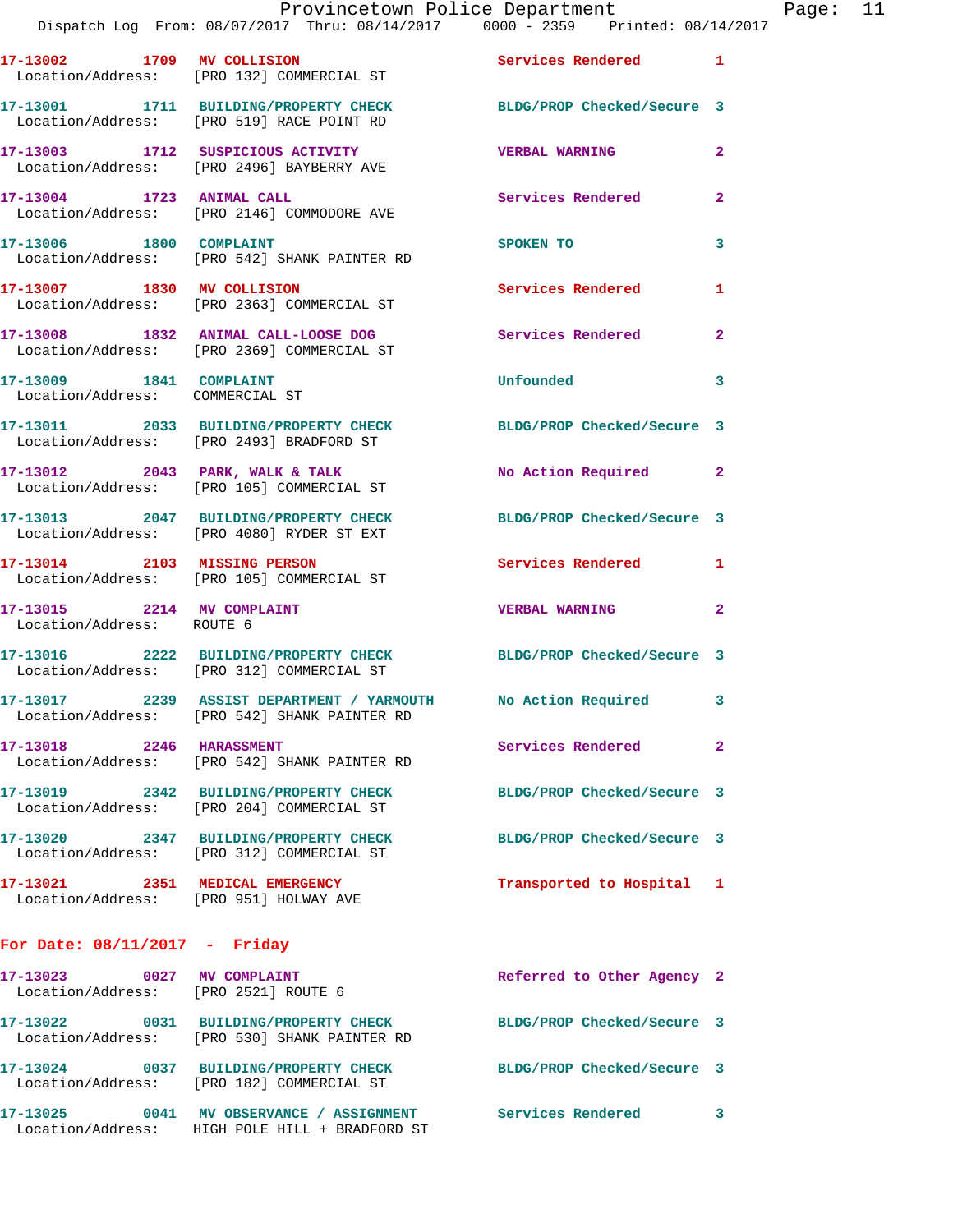|                                        | 17-13026 0106 BUILDING/PROPERTY CHECK<br>Location/Address: [PRO 1989] COMMERCIAL ST                           | BLDG/PROP Checked/Secure 3   |                |
|----------------------------------------|---------------------------------------------------------------------------------------------------------------|------------------------------|----------------|
|                                        | 17-13028 0121 PARK, WALK & TALK<br>Location: [PRO 3431] LOPES SQUARE                                          | Services Rendered 2          |                |
|                                        | 17-13029 0207 911 / GENERAL<br>Location/Address: [PRO 2489] BRADFORD ST                                       | Services Rendered 1          |                |
|                                        | 17-13030 0248 BUILDING/PROPERTY CHECK<br>Location/Address: [PRO 312] COMMERCIAL ST                            | BLDG/PROP Checked/Secure 3   |                |
|                                        | 17-13031 0251 911 / GENERAL<br>Location/Address: [PRO 75] CAPTAIN BERTIES WAY                                 | Services Rendered            | $\mathbf{1}$   |
| 17-13032 0311 NOISE COMPLAINT          | Location/Address: [PRO 525] COMMERCIAL ST                                                                     | Services Rendered 3          |                |
| Location/Address: [PRO 16] BRADFORD ST | 17-13033 0527 BUILDING/PROPERTY CHECK                                                                         | BLDG/PROP Checked/Secure 3   |                |
|                                        | 17-13034 0532 SUSPICIOUS ACTIVITY<br>Location/Address: [PRO 3296] SHANK PAINTER RD                            | Services Rendered 2          |                |
|                                        | 17-13035 0550 BUILDING/PROPERTY CHECK<br>Location/Address: [PRO 3259] MACMILLAN WHARF                         | BLDG/PROP Checked/Secure 3   |                |
|                                        | 17-13036 0551 BUILDING/PROPERTY CHECK BLDG/PROP Checked/Secure 3<br>Location/Address: [PRO 1296] BRADFORD ST  |                              |                |
|                                        | 17-13037 0639 PARKING COMPLAINT / GENERAL Services Rendered 3<br>Location/Address: NELSON AVE + RACE POINT RD |                              |                |
| Location/Address: [PRO 2513] ROUTE 6   | 17-13038 0817 MV OBSERVANCE / ASSIGNMENT Services Rendered                                                    |                              | $\mathbf{3}$   |
| Location/Address: ROUTE 6 + HOWLAND ST | 17-13039 0858 MV OBSERVANCE / ASSIGNMENT Services Rendered 3                                                  |                              |                |
|                                        | 17-13040 0938 WRITTEN WARNING SPEED<br>Location/Address: [PRO 2479] ROUTE 6                                   | Citation / Warning Issue 3   |                |
|                                        | 17-13041 0959 MISSING CHILD/LOCATED<br>Location/Address: [PRO 2241] COMMERCIAL ST                             | <b>Services Rendered 1 1</b> |                |
|                                        | 17-13044 1105 BUILDING/PROPERTY CHECK<br>Location/Address: [PRO 4080] RYDER ST EXT                            | <b>Services Rendered</b>     | $\mathbf{3}$   |
| 17-13047 1130 FOLLOW UP                | Location/Address: [PRO 1952] COMMERCIAL ST                                                                    | <b>FOLLOW UP</b>             | $\overline{2}$ |
|                                        | 17-13048 1203 DIZZINESS/RESCUE TRANSPORT<br>Location/Address: [PRO 1220] HARRY KEMP WAY                       | Transported to Hospital 1    |                |
|                                        | 17-13049 1216 PARKED MV COMPLAINT<br>Location/Address: [PRO 999] MONTELLO ST                                  | Unfounded                    | $\overline{2}$ |
| 17-13050 1245 MV STOP                  | Location/Address: [PRO 3670] SHANK PAINTER RD                                                                 | <b>VERBAL WARNING</b>        | $\mathbf{3}$   |
|                                        | 17-13051 1249 DISTURBANCE / FIGHT / ARGUMENT Could Not Locate 1<br>Location/Address: [PRO 3405] COMMERCIAL ST |                              |                |
|                                        | 17-13052 1303 INJURED SEAGULLS<br>Location/Address: [PRO 3259] MACMILLAN WHARF                                | Referred to Other Agency 2   |                |
| 17-13053 1314 MEDICAL EMERGENCY        | Location/Address: [PRO 943] HARRY KEMP WAY                                                                    | Transported to Hospital 1    |                |
| 17-13055 1354 BIKE ACCIDENT            |                                                                                                               | Transported to Hospital 3    |                |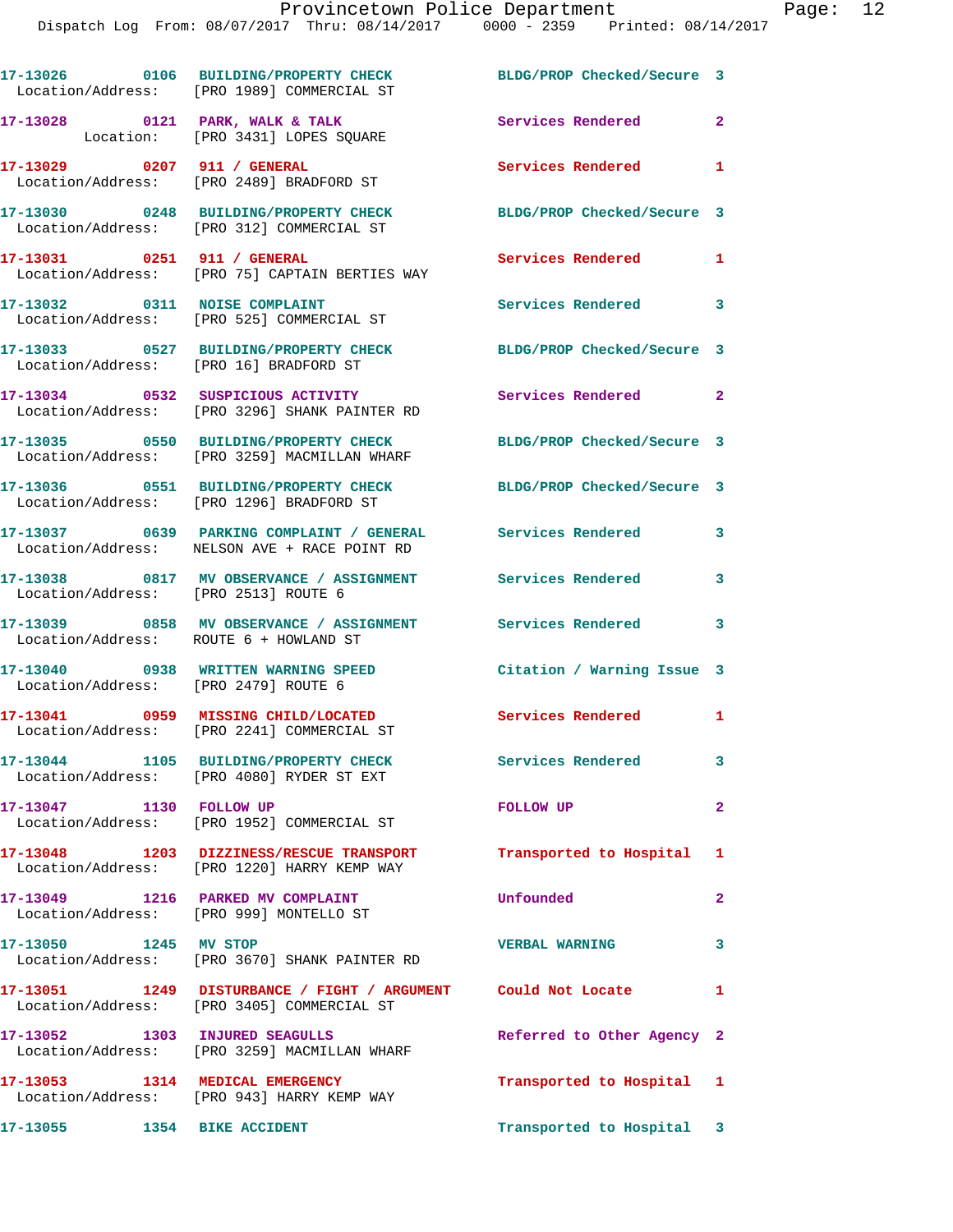|                                                       | Dispatch Log From: 08/07/2017 Thru: 08/14/2017 0000 - 2359 Printed: 08/14/2017                                    | Provincetown Police Department |                | Page: 13 |  |
|-------------------------------------------------------|-------------------------------------------------------------------------------------------------------------------|--------------------------------|----------------|----------|--|
|                                                       | Location/Address: [PRO 2490] PROVINCELANDS RD                                                                     |                                |                |          |  |
|                                                       | 17-13075 1400 MV HIT & RUN<br>Location/Address: RYDER ST + COMMERCIAL ST                                          | <b>GONE ON ARRIVAL</b>         | $\mathbf{2}$   |          |  |
|                                                       | 17-13058 1405 ANIMAL CALL<br>Location/Address: [PRO 547] COMMERCIAL ST                                            | Services Rendered              | $\overline{2}$ |          |  |
|                                                       | 17-13056 1411 MEDICAL EMERGENCY<br>Location/Address: [PRO 442] HARRY KEMP WAY                                     | Services Rendered 1            |                |          |  |
|                                                       | 17-13057 1416 SUDDEN DEATH<br>Location/Address: [PRO 396] COMMERCIAL ST                                           | Services Rendered 1            |                |          |  |
|                                                       | 17-13059 1439 ALARM - FIRE Services Rendered 1<br>Location/Address: [PRO 3912] SHANK PAINTER RD                   |                                |                |          |  |
|                                                       | 17-13060 1507 FOLLOW UP<br>Location/Address: [PRO 542] SHANK PAINTER RD                                           | Services Rendered 2            |                |          |  |
|                                                       | 17-13062 1519 BUILDING/PROPERTY CHECK BLDG/PROP Checked/Secure 3<br>Location/Address: [PRO 1778] SHANK PAINTER RD |                                |                |          |  |
|                                                       | 17-13063 1528 DISTURBANCE / FIGHT / ARGUMENT Investigated<br>Location/Address: [PRO 2539] RYDER ST EXT            |                                | $\mathbf{1}$   |          |  |
|                                                       | 17-13064 1534 PARK, WALK & TALK<br>Location/Address: [PRO 105] COMMERCIAL ST                                      | Services Rendered 2            |                |          |  |
| 17-13066 1546 FOLLOW UP<br>Location/Address: PEARL ST |                                                                                                                   | Investigated                   | $\mathbf{2}$   |          |  |
|                                                       | 17-13067 1554 MV COLLISION<br>Location/Address: [PRO 2500] COMMERCIAL ST                                          | <b>Services Rendered</b>       | 1              |          |  |
|                                                       | 17-13069 1557 DISTURBANCE / FIGHT / ARGUMENT Could Not Locate 1<br>Location/Address: [PRO 2542] COMMERCIAL ST     |                                |                |          |  |
| Location/Address: [PRO 2521] ROUTE 6                  | 17-13068 1559 MV OBSERVANCE / ASSIGNMENT Services Rendered 3                                                      |                                |                |          |  |
|                                                       | 17-13070 1607 MEDICAL EMERGENCY<br>Location/Address: [PRO 1892] SHANK PAINTER RD                                  | Services Rendered 1            |                |          |  |
| 17-13071 1619 MV STOP                                 | Location/Address: [PRO 1953] COMMERCIAL ST                                                                        | No Action Required 3           |                |          |  |
| 17-13072 1638 VANDALISM                               | Location/Address: [PRO 2445] COMMERCIAL ST                                                                        | SPOKEN TO                      | 3              |          |  |
|                                                       | 17-13073 1645 LOST CHANGE PURSE/NIKE BAG Services Rendered 3<br>Location/Address: [PRO 542] SHANK PAINTER RD      |                                |                |          |  |
| 17-13074 1711 MV STOP                                 | Location/Address: [PRO 175] COMMERCIAL ST                                                                         | <b>VERBAL WARNING</b>          | 3              |          |  |
|                                                       | 17-13078 1715 MV OBSERVANCE / ASSIGNMENT Services Rendered 3<br>Location/Address: RACE POINT RD + NELSON AVE      |                                |                |          |  |
|                                                       | 17-13076 1724 BUILDING/PROPERTY CHECK BLDG/PROP Checked/Secure 3<br>Location/Address: [PRO 105] COMMERCIAL ST     |                                |                |          |  |
|                                                       | 17-13077 1728 MEDICAL EMERGENCYDOT<br>Location/Address: [PRO 440] HARRY KEMP WAY                                  | Transported to Hospital 1      |                |          |  |
|                                                       | 17-13079 1746 BUILDING/PROPERTY CHECK Services Rendered 3<br>Location/Address: [PRO 2540] RACE POINT RD           |                                |                |          |  |
|                                                       | 17-13080 1746 BUILDING/PROPERTY CHECK BLDG/PROP Checked/Secure 3<br>Location/Address: [PRO 4082] GOSNOLD ST       |                                |                |          |  |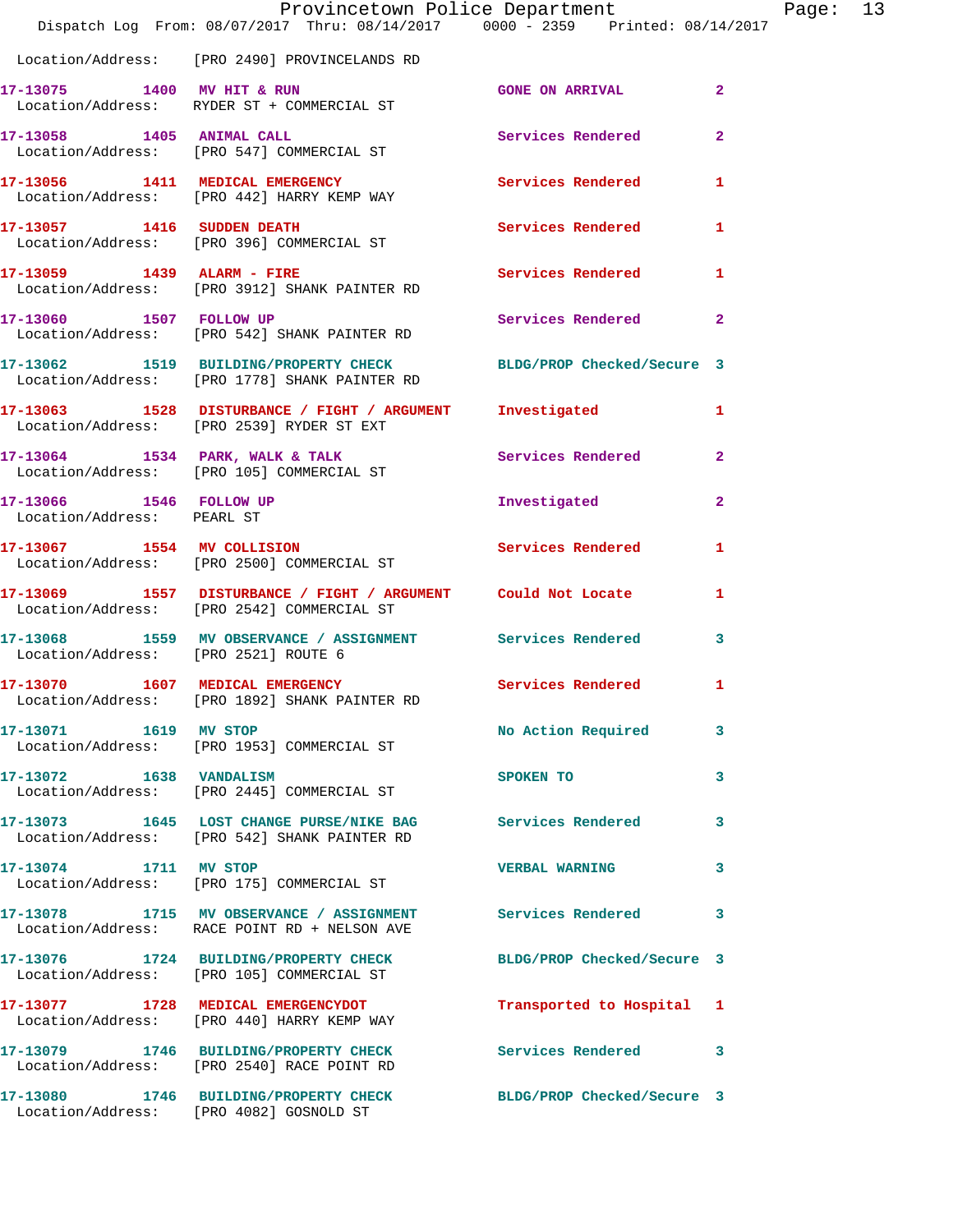**17-13089 2000 BUILDING/PROPERTY CHECK BLDG/PROP Checked/Secure 3**  Location/Address: [PRO 312] COMMERCIAL ST

**17-13090 2046 MISSING PERSON Services Rendered 1**  Location/Address: ARCH ST + COMMERCIAL ST

**17-13092 2057 BUILDING/PROPERTY CHECK BLDG/PROP Checked/Secure 3**  Location/Address: [PRO 2493] BRADFORD ST

**17-13093 2107 TRAFFIC CONTROL Services Rendered 3**  Location/Address: RYDER ST

Location/Address: [PRO 4080] RYDER ST EXT

**17-13094 2108 BUILDING/PROPERTY CHECK BLDG/PROP Checked/Secure 3**  Location/Address: [PRO 312] COMMERCIAL ST

**17-13095 2115 BUILDING/PROPERTY CHECK BLDG/PROP Checked/Secure 3**  Location/Address: [PRO 3259] MACMILLAN WHARF

**17-13096 2116 PARK, WALK & TALK Services Rendered 2**  Location/Address: [PRO 105] COMMERCIAL ST

**17-13097 2116 FIRE, BONFIRE Extinguished 1**  Location/Address: [PRO 523] COMMERCIAL ST

**17-13098 2140 BUILDING/PROPERTY CHECK BLDG/PROP Checked/Secure 3**  Location/Address: [PRO 3033] COMMERCIAL ST

**17-13099 2152 MEDICAL EMERGENCY Transported to Hospital 1**  Location/Address: [PRO 1235] BRADFORD ST

**17-13100 2155 ANIMAL CALL Services Rendered 2**  Location/Address: [PRO 667] COMMERCIAL ST

**17-13101 2238 MEDICAL EMERGENCY Transported to Hospital 1**  Location/Address: [PRO 208] COMMERCIAL ST

Location/Address: COMMERCIAL ST

**17-13102 2309 LOST PROPERTYLICENSE Services Rendered 3** 

**17-13103 2321 STREET PERFORMER COMPLAINT SPOKEN TO 3 1**  Location/Address: [PRO 1952] COMMERCIAL ST

**17-13104 2343 ASSIST CITIZEN Services Rendered 3**  Location/Address: [PRO 3443] COMMERCIAL ST

## **For Date: 08/12/2017 - Saturday**

| 0000<br>17-13106<br>Location/Address: | MEDICAL EMERGENCY<br>[PRO 2231] KIMBERLY LN              | Transported to Hospital    | $\blacksquare$ |
|---------------------------------------|----------------------------------------------------------|----------------------------|----------------|
| 17-13107<br>0020<br>Location/Address: | SERVICE CALL / POLICE<br>[PRO 3443] COMMERCIAL ST        | <b>GONE ON ARRIVAL</b>     | 3              |
| 0024<br>17-13108<br>Location/Address: | <b>BAR CHECK</b><br>[PRO 399] COMMERCIAL ST              | No Action Required         | $\mathbf{2}$   |
| 0033<br>17-13109<br>Location/Address: | <b>BUILDING/PROPERTY CHECK</b><br>FRO 40821 GOSNOLD ST   | BLDG/PROP Checked/Secure 3 |                |
| 17-13110<br>0036<br>Location/Address: | SUSPICIOUS ACTIVITY<br>[PRO 3259] MACMILLAN WHARF        | Services Rendered          | $\mathbf{2}$   |
| 17–13111<br>0053<br>Location/Address: | <b>BOAT TRAILER DISABLED</b><br>[PRO 2206] COMMERCIAL ST | No Action Required         | $\mathbf{2}$   |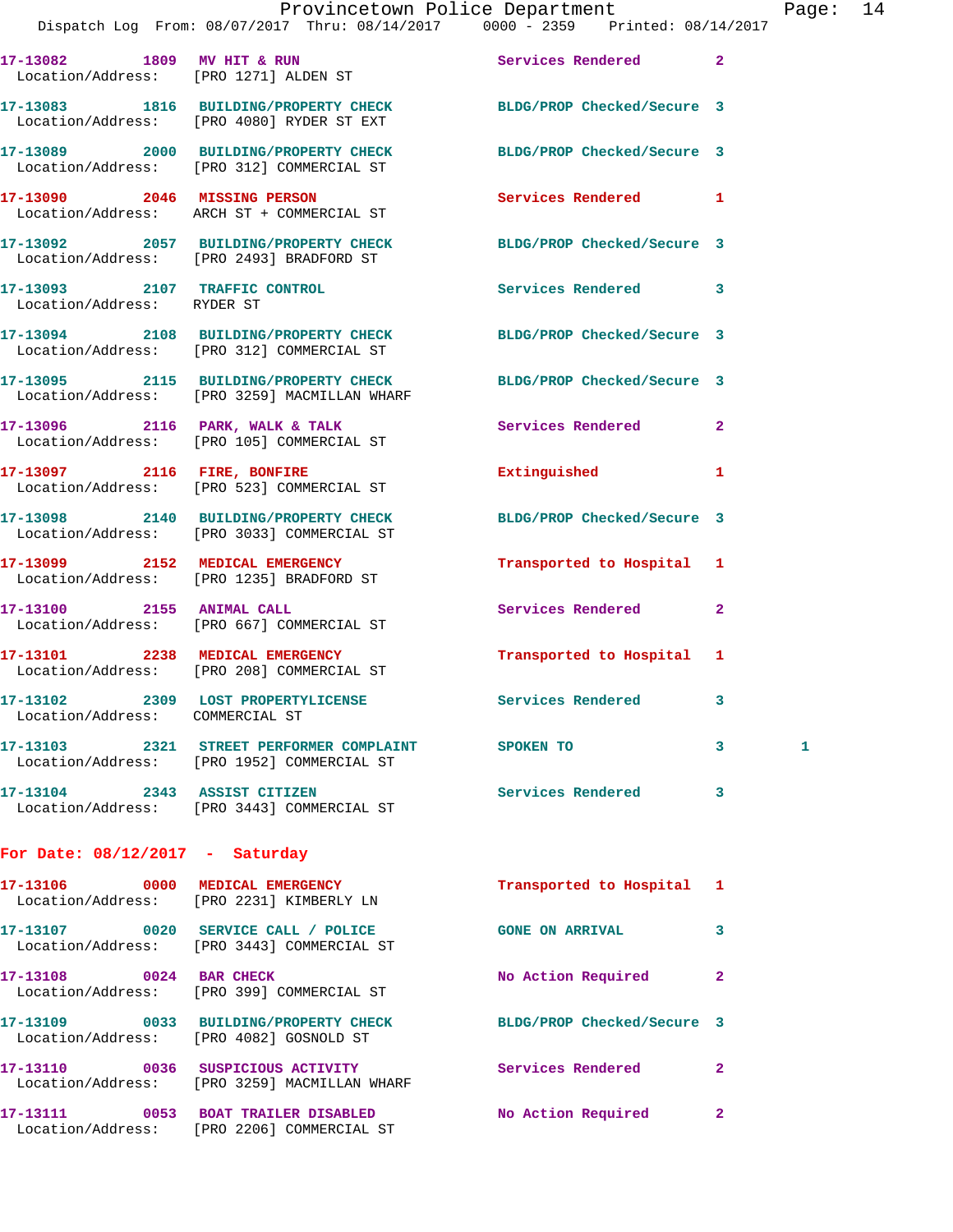Dispatch Log From: 08/07/2017 Thru: 08/14/2017 0000 - 2359 Printed: 08/14/2017

|                                                        | 17-13112 0111 MV OBSERVANCE / ASSIGNMENT Services Rendered<br>Location/Address: BRADFORD ST + HOWLAND ST       |                            | 3              |
|--------------------------------------------------------|----------------------------------------------------------------------------------------------------------------|----------------------------|----------------|
| 17-13113 0111 MV STOP                                  | Location/Address: BRADFORD ST + HOWLAND ST                                                                     | <b>VERBAL WARNING</b>      | 3              |
| 17-13115 0127 MV STOP<br>Location/Address: BRADFORD ST |                                                                                                                | <b>VERBAL WARNING</b>      | 3              |
|                                                        | 17-13116 0133 BUILDING/PROPERTY CHECK<br>Location/Address: [PRO 526] RYDER ST EXT                              | BLDG/PROP Checked/Secure 3 |                |
|                                                        | 17-13117 0133 BUILDING/PROPERTY CHECK<br>Location/Address: [PRO 4080] RYDER ST EXT                             | BLDG/PROP Checked/Secure 3 |                |
| 17-13118 0137 MV STOP                                  | Location/Address: [PRO 1520] BRADFORD ST                                                                       | <b>VERBAL WARNING</b>      | 3              |
|                                                        | 17-13123 0309 MEDICAL EMERGENCY<br>Location/Address: [PRO 57] BRADFORD ST                                      | Transported to Hospital 1  |                |
|                                                        | 17-13124 0345 BUILDING/PROPERTY CHECK<br>Location/Address: [PRO 3296] SHANK PAINTER RD                         | BLDG/PROP Checked/Secure 3 |                |
|                                                        | 17-13125 0645 PARKED MV COMPLAINT<br>Location/Address: KENDALL LN + BRADFORD ST                                | Services Rendered          | $\overline{2}$ |
|                                                        | 17-13126 0656 BURGLAR ALARM<br>Location/Address: [PRO 515] RACE POINT RD                                       | <b>Services Rendered</b>   | 1              |
| 17-13127 0742 IPAD STOLEN                              | Location/Address: [PRO 3912] SHANK PAINTER RD                                                                  | Services Rendered          | $\overline{2}$ |
| 17-13128 0757 LOST WALLET                              | Location/Address: [PRO 542] SHANK PAINTER RD                                                                   | <b>Services Rendered</b>   | 3              |
|                                                        | 17-13131 0923 PAYCHECK COMPLAINT<br>Location/Address: [PRO 4087] COMMERCIAL ST                                 | Services Rendered          | 3              |
| Location/Address: [PRO 3440] ROUTE 6                   | 17-13133 1049 MV OBSERVANCE / ASSIGNMENT Services Rendered                                                     |                            | 3              |
| 17-13134 1052 LOST IPHONE                              | Location/Address: [PRO 542] SHANK PAINTER RD                                                                   | <b>Services Rendered</b>   | 3              |
| 17-13135 1104 MV COLLISION                             | Location/Address: [PRO 3335] COMMERCIAL ST<br>Refer To Accident: 17-71-AC                                      | Services Rendered          | $\mathbf{1}$   |
|                                                        | 17-13136 1112 MEDICAL EMERGENCYDOT<br>Location/Address: [PRO 3222] ALDEN ST                                    | Transported to Hospital 1  |                |
|                                                        | 17-13138 1140 PRISONER TRANSPORT<br>Location/Address: [PRO 542] SHANK PAINTER RD<br>Refer To Arrest: 17-210-AR | <b>Services Rendered</b>   | 3              |
| 17-13139 1239 FOLLOW UP                                | Location/Address: [PRO 3912] SHANK PAINTER RD                                                                  | FOLLOW UP                  | $\mathbf{2}$   |
|                                                        | 17-13140 1259 SUSPICIOUS ACTIVITY<br>Location/Address: [PRO 1644] BRADFORD ST EXT                              | Services Rendered          | $\mathbf{2}$   |
| 17-13141 1325 FEVER/TRANSPORT                          | Location/Address: [PRO 1830] BRADFORD ST                                                                       | Transported to Hospital 1  |                |
| 17-13210 1440 FOLLOW UP                                | Location/Address: [PRO 542] SHANK PAINTER RD                                                                   | SPOKEN TO                  | $\overline{2}$ |
| 17-13212 1450 FOLLOW UP                                | Location/Address: [PRO 542] SHANK PAINTER RD                                                                   | SPOKEN TO                  | $\mathbf{2}$   |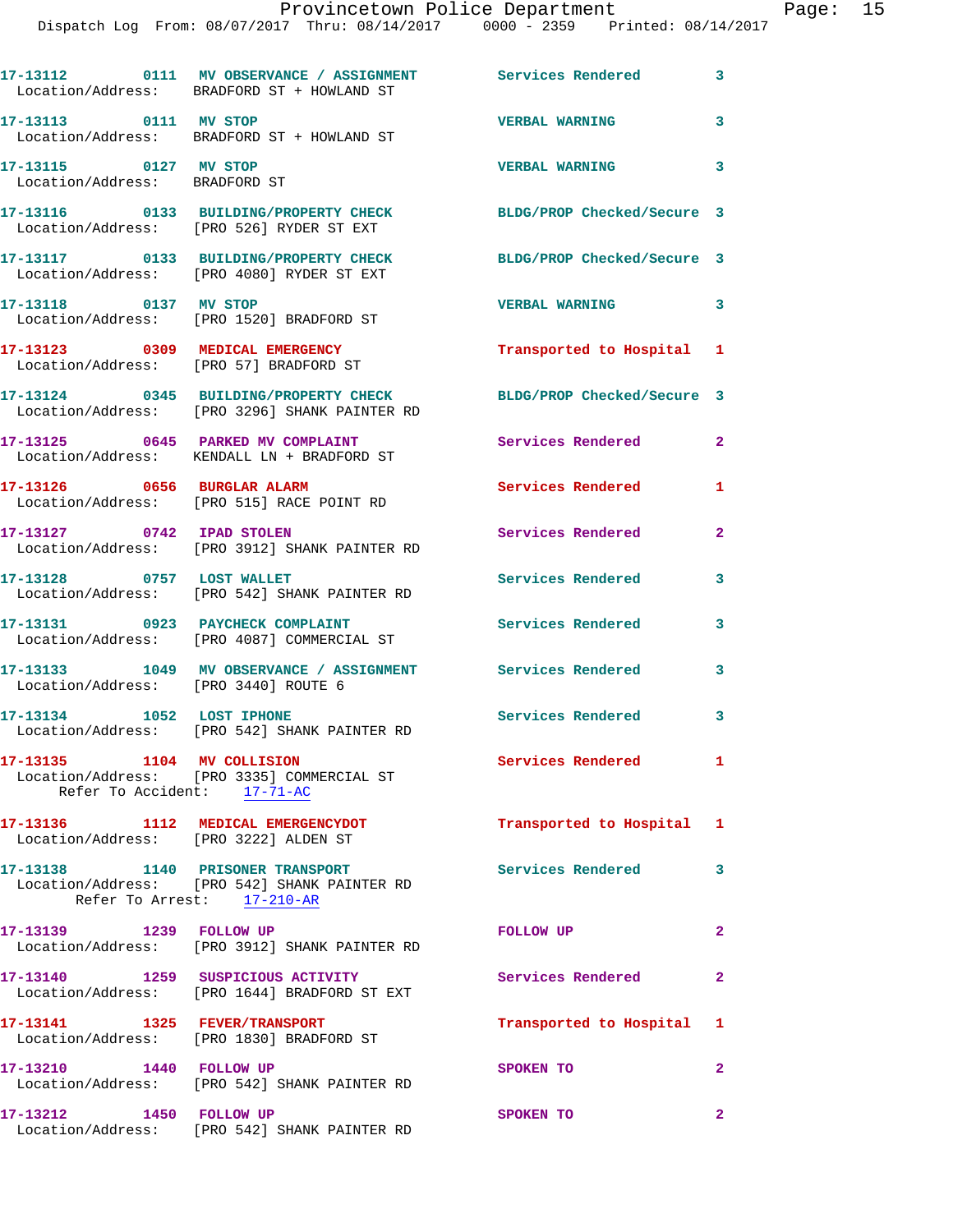Dispatch Log From: 08/07/2017 Thru: 08/14/2017 0000 - 2359 Printed: 08/14/2017

|                                                             | 17-13143 1451 LOST SET OF KEYS Services Rendered<br>Location/Address: [PRO 542] SHANK PAINTER RD                 |                            | 3              |              |
|-------------------------------------------------------------|------------------------------------------------------------------------------------------------------------------|----------------------------|----------------|--------------|
| 17-13145 1510 FOLLOW UP                                     | Location/Address: [PRO 542] SHANK PAINTER RD                                                                     | Services Rendered          | 3              |              |
|                                                             | 17-13146 1524 PARK, WALK & TALK<br>Location/Address: [PRO 105] COMMERCIAL ST                                     | Services Rendered          | $\mathbf{2}$   |              |
| Location/Address: [PRO 1047] PEARL ST                       | 17-13147 1537 PARKING COMPLAINT / GENERAL GONE ON ARRIVAL                                                        |                            | 3              |              |
|                                                             | 17-13148 1552 MEDICAL EMERGENCY<br>Location/Address: [PRO 312] COMMERCIAL ST                                     | <b>PATIENT REFUSAL</b>     | 1.             | $\mathbf{2}$ |
| Location/Address: [PRO 2521] ROUTE 6                        | 17-13149 1609 MV OBSERVANCE / ASSIGNMENT Services Rendered                                                       |                            | 3              |              |
| Refer To Accident: 17-72-AC                                 | 17-13150 1633 MV COLLISION<br>Location/Address: [PRO 4041] BRADFORD ST                                           | <b>Vehicle Towed</b>       | 1              |              |
| 17-13153    1712    DISORDERLY                              | Location/Address: [PRO 196] COMMERCIAL ST                                                                        | SPOKEN TO                  | $\overline{a}$ |              |
| 17-13154 1713 BABY BIRD<br>Location/Address: OLD COLONY WAY |                                                                                                                  | Services Rendered          | $\mathbf{2}$   |              |
| 17-13155 1736 MV STOP                                       | Location/Address: [PRO 37] BRADFORD ST                                                                           | <b>VERBAL WARNING</b>      | 3              |              |
|                                                             | 17-13156 1751 BUILDING/PROPERTY CHECK BLDG/PROP Checked/Secure 3<br>Location/Address: [PRO 3259] MACMILLAN WHARF |                            |                |              |
| 17-13157 1909 BARKING DOG                                   | Location/Address: [PRO 1070] PLEASANT ST                                                                         | SPOKEN TO                  | 2              |              |
|                                                             | 17-13159    1942    FOLLOW UP<br>Location/Address: [PRO 2445] COMMERCIAL ST                                      | Services Rendered          | $\overline{a}$ |              |
| 17-13160 1950 MV HIT & RUN                                  | Location/Address: [PRO 3105] COMMERCIAL ST                                                                       | Services Rendered          | $\mathbf{2}$   |              |
|                                                             | 17-13161 1951 BUILDING/PROPERTY CHECK BLDG/PROP Checked/Secure 3<br>Location/Address: [PRO 312] COMMERCIAL ST    |                            |                |              |
| 17-13162 1958 FOLLOW UP                                     | Location/Address: [PRO 1952] COMMERCIAL ST                                                                       | Services Rendered          | $\overline{a}$ |              |
|                                                             | 17-13163 2043 LOST BROWN SHOPPING BAG<br>Location/Address: [PRO 542] SHANK PAINTER RD                            | <b>Services Rendered</b>   | 3              |              |
|                                                             | 17-13165 2046 BUILDING/PROPERTY CHECK<br>Location/Address: [PRO 312] COMMERCIAL ST                               | BLDG/PROP Checked/Secure 3 |                |              |
|                                                             | 17-13164 2048 BUILDING/PROPERTY CHECK<br>Location/Address: [PRO 2493] BRADFORD ST                                | BLDG/PROP Checked/Secure 3 |                |              |
|                                                             | 17-13167 2055 BUILDING/PROPERTY CHECK<br>Location/Address: [PRO 4080] RYDER ST EXT                               | BLDG/PROP Checked/Secure 3 |                |              |
|                                                             | 17-13168 2055 BUILDING/PROPERTY CHECK<br>Location/Address: [PRO 312] COMMERCIAL ST                               | BLDG/PROP Checked/Secure 3 |                |              |
| Location/Address: COMMERCIAL ST                             | 17-13170 2056 BUILDING/PROPERTY CHECK                                                                            | BLDG/PROP Checked/Secure 3 |                |              |
| 17-13171 2059 BARRICADE<br>Location/Address: RYDER ST       |                                                                                                                  | Services Rendered          | 3              |              |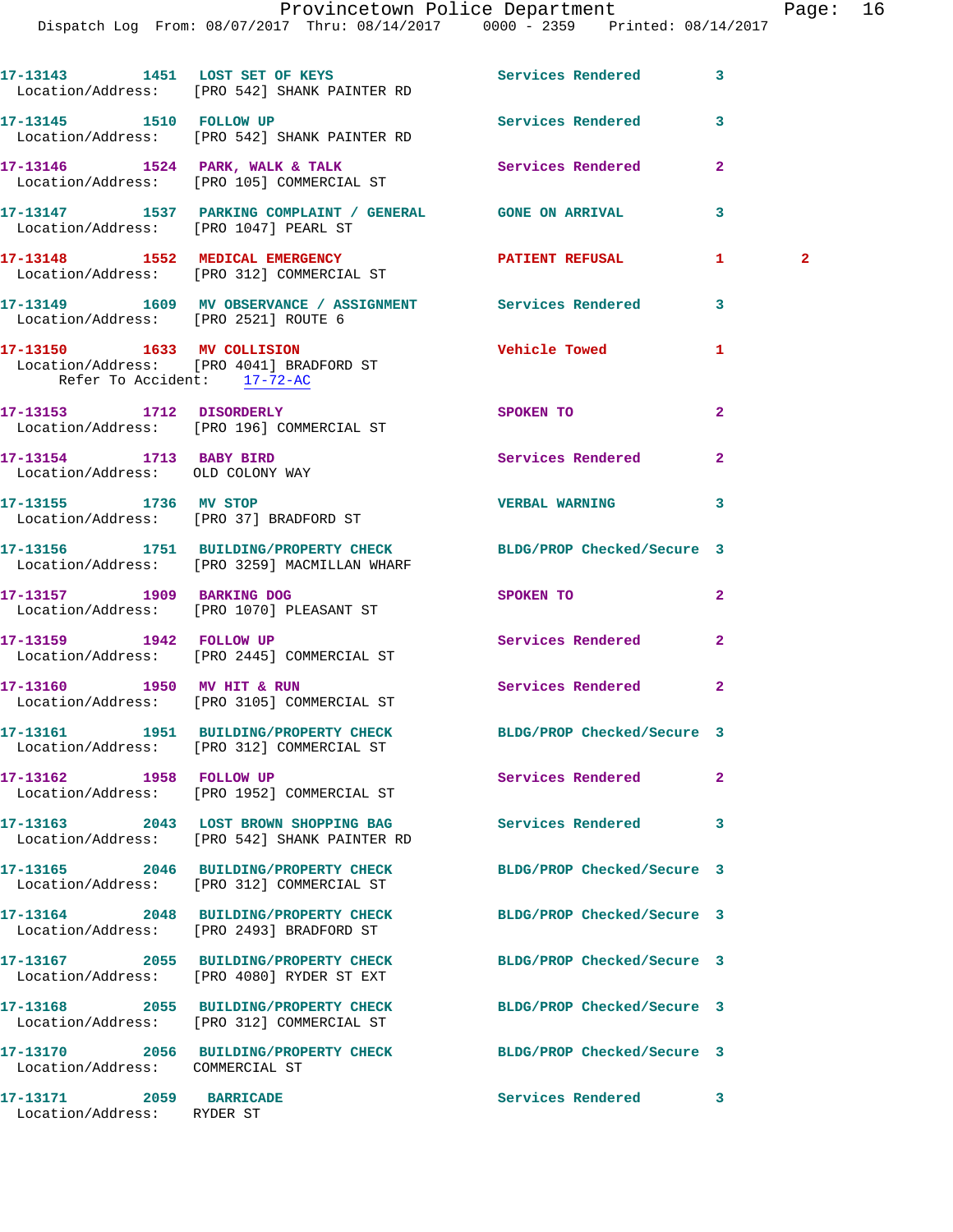|                                 | Provincetown Police Department<br>Dispatch Log From: 08/07/2017 Thru: 08/14/2017   0000 - 2359   Printed: 08/14/2017 |                           |                | Page: 17 |  |
|---------------------------------|----------------------------------------------------------------------------------------------------------------------|---------------------------|----------------|----------|--|
|                                 | 17-13172 2107 MEDICAL EMERGENCY PATIENT REFUSAL 1<br>Location/Address: [PRO 165] COMMERCIAL ST                       |                           |                |          |  |
| Refer To Accident: 17-74-AC     | 17-13173 2120 ASSIST DEPARTMENT / MUTUAL AID Services Rendered 3<br>Location/Address: [TRU] ROUTE 6 + CORNHILL RD    |                           |                |          |  |
|                                 | $17-13174$ 2126 DOG IN M/V<br>Location/Address: [PRO 2520] PRINCE ST                                                 | GONE ON ARRIVAL 2         |                |          |  |
|                                 | 17-13175 2128 COMMERCIAL BURGLAR<br>Location/Address: [PRO 530] SHANK PAINTER RD                                     | False Alarm 1             |                |          |  |
|                                 | 17-13176 2131 MEDICAL EMERGENCY Transported to Hospital 1<br>Location/Address: [PRO 1048] PEARL ST                   |                           |                |          |  |
|                                 | 17-13177 2140 SHOPLIFTER<br>Location/Address: [PRO 290] COMMERCIAL ST                                                | <b>VERBAL WARNING</b>     | $\overline{2}$ |          |  |
| Location/Address: [TRU] ROUTE 6 | 17-13178 2205 ASSIST DEPARTMENT / MUTUAL AID Services Rendered 3                                                     |                           |                |          |  |
|                                 | 17-13179 2237 MEDICAL EMERGENCY<br>Location/Address: [PRO 521] ROUTE 6                                               | Transported to Hospital 1 |                |          |  |
|                                 | 17-13180 2242 BUILDING/PROPERTY CHECK BLDG/PROP Checked/Secure 3<br>Location/Address: [PRO 204] COMMERCIAL ST        |                           |                |          |  |
| Refer To Accident: 17-73-AC     | 17-13181 2251 MV HIT & RUN<br>Location/Address: [PRO 4041] BRADFORD ST                                               | Services Rendered 2       |                |          |  |
|                                 | 17-13183 2312 SERVICE CALL / POLICE 600 GONE ON ARRIVAL 3<br>Location/Address: [PRO 3276] COMMERCIAL ST              |                           |                |          |  |
|                                 | 17-13186 2340 SERVICE CALL / POLICE Services Rendered 3<br>Location/Address: [PRO 105] COMMERCIAL ST                 |                           |                |          |  |
|                                 | 17-13187 2344 SERVICE CALL / POLICE Services Rendered 3<br>Location/Address: [PRO 3443] COMMERCIAL ST                |                           |                |          |  |
|                                 | 17-13188 2351 MV OBSERVANCE / ASSIGNMENT Services Rendered 3<br>Location/Address: BRADFORD ST + COMMERCIAL ST        |                           |                |          |  |
| For Date: $08/13/2017$ - Sunday |                                                                                                                      |                           |                |          |  |

| Location/Address: [PRO 2521] ROUTE 6                                   |                                                                                   | <b>Services Rendered</b>   | $\overline{2}$ |
|------------------------------------------------------------------------|-----------------------------------------------------------------------------------|----------------------------|----------------|
| 17-13192 0045 ASSIST CITIZEN                                           | Location/Address: [PRO 542] SHANK PAINTER RD                                      | <b>Services Rendered</b>   | $\mathbf{3}$   |
| 17-13194 0132 NOISE COMPLAINT<br>Location/Address: [PRO 1590] PEARL ST |                                                                                   | Services Rendered          | $\mathbf{3}$   |
| 17-13198 0210 MV STOP                                                  | Location/Address: BRADFORD ST + MILLER HILL RD                                    | <b>VERBAL WARNING</b>      | $\mathbf{3}$   |
|                                                                        | Location/Address: [PRO 4080] RYDER ST EXT                                         | BLDG/PROP Checked/Secure 3 |                |
|                                                                        | 17-13200 0229 BUILDING/PROPERTY CHECK<br>Location/Address: [PRO 99] COMMERCIAL ST | BLDG/PROP Checked/Secure 3 |                |
|                                                                        | Location/Address: [PRO 4041] BRADFORD ST                                          | Services Rendered          | $\overline{2}$ |
| 17-13202 0349<br>Location/Address: [PRO 1788] CREEK RD                 | <b>MEDICAL EMERGENCY</b>                                                          | <b>PATIENT REFUSAL</b>     | 1              |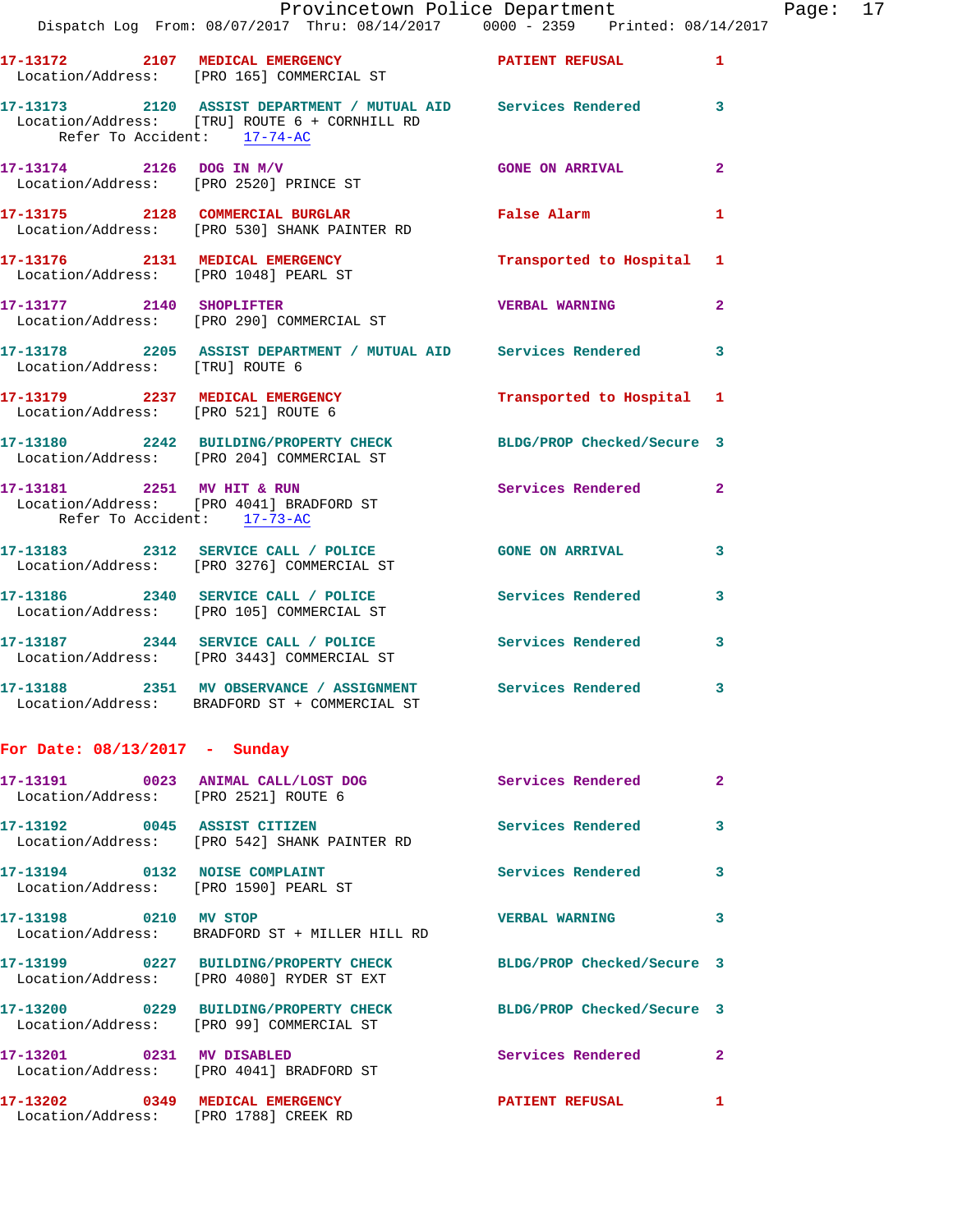|                                                               | Provincetown Police Department<br>Dispatch Log From: 08/07/2017 Thru: 08/14/2017 0000 - 2359 Printed: 08/14/2017 |                            |                         |
|---------------------------------------------------------------|------------------------------------------------------------------------------------------------------------------|----------------------------|-------------------------|
|                                                               |                                                                                                                  |                            | 3                       |
|                                                               | 17-13204 0508 BUILDING/PROPERTY CHECK BLDG/PROP Checked/Secure 3<br>Location/Address: [PRO 447] JEROME SMITH RD  |                            |                         |
|                                                               | 17-13205 0509 BUILDING/PROPERTY CHECK<br>Location/Address: [PRO 379] COMMERCIAL ST                               | BLDG/PROP Checked/Secure 3 |                         |
| Location/Address: [PRO 58] BRADFORD ST                        | 17-13206  0520 MV OBSERVANCE / ASSIGNMENT  Services Rendered                                                     |                            | 3                       |
| Location/Address: [PRO 3440] ROUTE 6                          | 17-13207 0540 MV OBSERVANCE / ASSIGNMENT Services Rendered                                                       |                            | 3                       |
| 17-13208 0544 MV STOP<br>Location/Address: [PRO 2513] ROUTE 6 |                                                                                                                  | <b>VERBAL WARNING</b>      | 3                       |
|                                                               | 17-13209 0544 MV OBSERVANCE / ASSIGNMENT Services Rendered<br>Location/Address: SHANK PAINTER RD + ROUTE 6       |                            | 3                       |
|                                                               | 17-13211 0556 BUILDING/PROPERTY CHECK<br>Location/Address: [PRO 3151] COMMERCIAL ST                              | BLDG/PROP Checked/Secure 3 |                         |
| 17-13214 0612 FOLLOW UP                                       | Location/Address: [PRO 542] SHANK PAINTER RD                                                                     | FOLLOW UP                  | $\overline{\mathbf{2}}$ |
|                                                               | 17-13213 0613 BUILDING/PROPERTY CHECK<br>Location/Address: [PRO 1638] COMMERCIAL ST                              | BLDG/PROP Checked/Secure 3 |                         |
|                                                               | 17-13215 0618 BUILDING/PROPERTY CHECK<br>Location/Address: [PRO 433] RYDER ST EXT                                | Services Rendered          | 3                       |
| 17-13216 0631 MV STOP<br>Location/Address: CONWELL ST         |                                                                                                                  | <b>VERBAL WARNING</b>      | 3                       |
| 17-13217 0730 DECEASED SEAL                                   | Location/Address: [PRO 2142] COMMERCIAL ST                                                                       | Referred to Other Agency 2 |                         |
| 17-13218 0809 COMPLAINT                                       | Location/Address: [PRO 1196] BRADFORD ACRES RD                                                                   | <b>Services Rendered</b>   | 3                       |
|                                                               | 17-13219 0903 BUILDING/PROPERTY CHECK<br>Location/Address: [PRO 2483] COMMERCIAL ST                              | <b>Services Rendered</b>   |                         |
| 17-13220 0920 LOST IPHONE                                     | Location/Address: [PRO 542] SHANK PAINTER RD                                                                     | Services Rendered          | 3                       |
| 17-13222 0929 HARASSMENT                                      | Location/Address: [PRO 357] COMMERCIAL ST                                                                        | Services Rendered          | 2                       |
|                                                               | 17-13221 0932 BUILDING/PROPERTY CHECK<br>Location/Address: [PRO 2977] COMMERCIAL ST                              | Services Rendered          | 3                       |
|                                                               | 17-13223 0941 MV OBSERVANCE / ASSIGNMENT Services Rendered<br>Location/Address: [PRO 3296] SHANK PAINTER RD      |                            | 3                       |
|                                                               | 17-13224 0943 LOST TOYOTA KEY<br>Location/Address: [PRO 542] SHANK PAINTER RD                                    | Services Rendered          | 3                       |
| Location/Address: [PRO 658] MOZART AVE                        | 17-13227 1030 ALLERGIC REACTION/TRANSPORT Transported to Hospital                                                |                            | 1                       |
| 17-13228 1035 FOLLOW UP                                       | Location/Address: [PRO 998] MILLER HILL RD                                                                       | <b>FOLLOW UP</b>           | 2                       |
| 17-13229 1041 MV HIT & RUN                                    |                                                                                                                  | Services Rendered          | $\mathbf{2}$            |

**17-13230 1048 LARCENY / FORGERY / FRAUD Services Rendered 2**  Location/Address: [PRO 104] MACMILLAN WHARF

Location/Address: [PRO 196] COMMERCIAL ST

Page:  $18$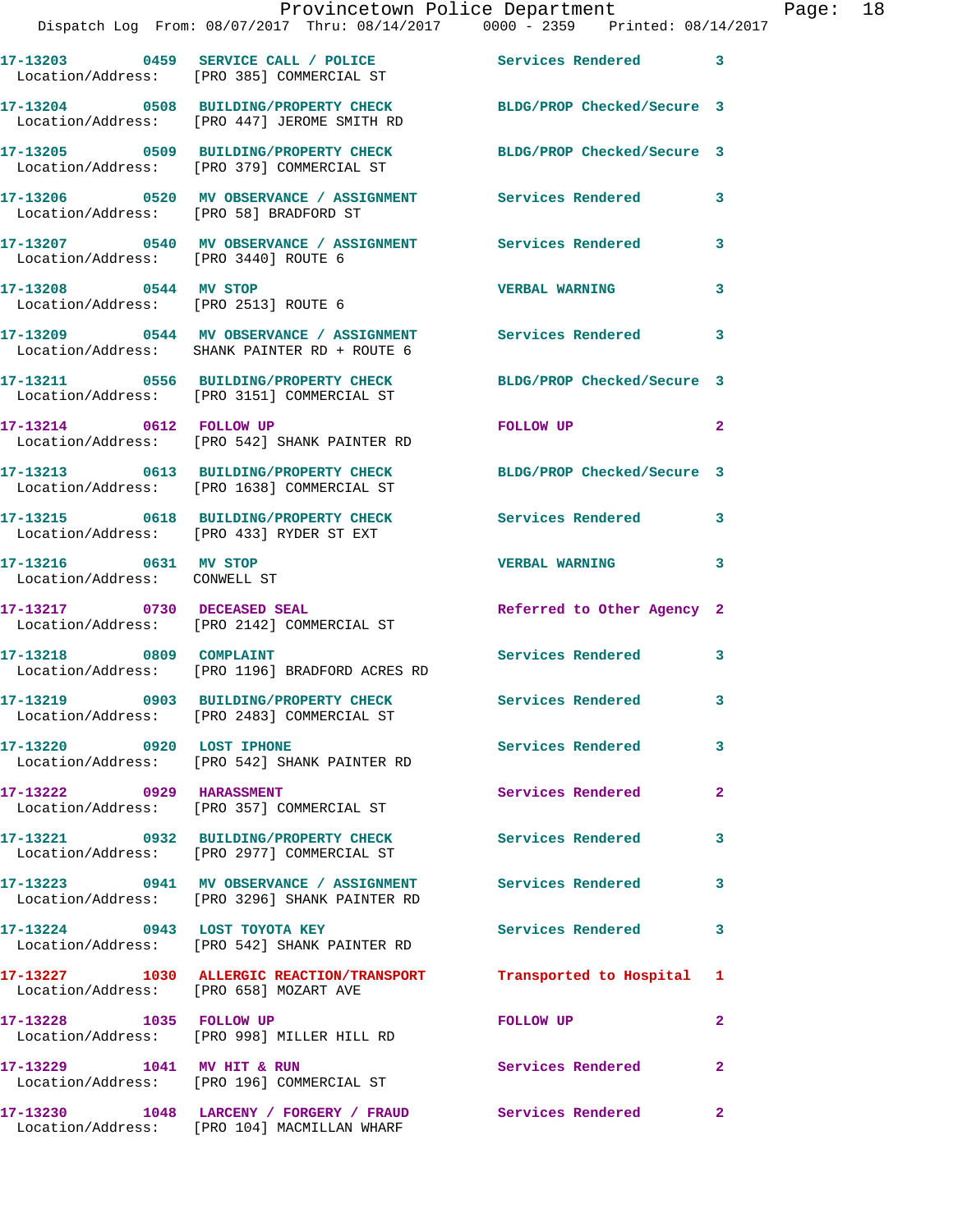|                                                    | 17-13231 1100 BUILDING/PROPERTY CHECK Services Rendered 3<br>Location/Address: [PRO 2483] COMMERCIAL ST       |                            |                         |
|----------------------------------------------------|---------------------------------------------------------------------------------------------------------------|----------------------------|-------------------------|
|                                                    | 17-13233 1112 LOST KEYS/NISSAN<br>Location: [PRO 3431] LOPES SQUARE                                           | <b>Services Rendered</b>   | $\overline{\mathbf{3}}$ |
|                                                    | 17-13235 1243 LOST BAG OF ITEMS<br>Location/Address: [PRO 542] SHANK PAINTER RD                               | Services Rendered 3        |                         |
|                                                    | 17-13237 1312 BUILDING/PROPERTY CHECK BLDG/PROP Checked/Secure 3<br>Location/Address: [PRO 312] COMMERCIAL ST |                            |                         |
|                                                    | 17-13238 1313 WELL-BEING CHECK<br>Location/Address: [PRO 1935] BAYBERRY AVE                                   | Services Rendered 3        |                         |
|                                                    | 17-13239 1326 MEDICAL FISH HOOK IN FINGER<br>Location/Address: [PRO 2543] MACMILLAN WHARF                     | Services Rendered          | $\mathbf{1}$            |
| 17-13240 1333 ITEMS STOLEN                         | Location/Address: [PRO 1502] BRADFORD ST                                                                      | Services Rendered 2        |                         |
|                                                    | 17-13241 1340 BUILDING/PROPERTY CHECK<br>Location/Address: [PRO 4080] RYDER ST EXT                            | BLDG/PROP Checked/Secure 3 |                         |
|                                                    | 17-13242 1408 BIKE ACCIDENT/TRANSPORT<br>Location/Address: [PRO 440] HARRY KEMP WAY                           | Transported to Hospital 1  |                         |
| Refer To Summons: 17-214-AR                        | 17-13243 1415 SHOPLIFTING<br>Location/Address: [PRO 2539] RYDER ST EXT                                        | Services Rendered 3        |                         |
| Refer To Summons: 17-213-AR                        | 17-13244 1434 SHOPLIFTING<br>Location/Address: [PRO 230] COMMERCIAL ST                                        | Services Rendered 3        |                         |
|                                                    | 17-13245 1450 MEDICAL EMERGENCY<br>Location/Address: [PRO 440] HARRY KEMP WAY                                 | Transported to Hospital 1  |                         |
|                                                    | 17-13246 1510 BUILDING/PROPERTY CHECK<br>Location/Address: [PRO 3259] MACMILLAN WHARF                         | Services Rendered 3        |                         |
|                                                    | 17-13247 1535 PARK, WALK & TALK<br>Location/Address: [PRO 99] COMMERCIAL ST                                   | Services Rendered          | $\mathbf{2}$            |
| $17-13248$ 1600 PARK, WALK & TALK                  | Location: [PRO 3431] LOPES SQUARE                                                                             | Services Rendered          | $\mathbf{2}^-$          |
|                                                    | Location/Address: [PRO 2543] MACMILLAN WHARF                                                                  | <b>SPOKEN TO</b>           | $\overline{a}$          |
| 17-13250 1604 ANIMAL CALL                          | Location/Address: [PRO 1196] BRADFORD ACRES RD                                                                | Investigated               | $\mathbf{2}$            |
| 17-13252 1637 COMPLAINT                            | Location/Address: [PRO 3430] COMMERCIAL ST                                                                    | Investigated               | 3                       |
|                                                    | 17-13253 1702 MEDICAL EMERGENCY<br>Location/Address: ATLANTIC AVE + COMMERCIAL ST                             | <b>PATIENT REFUSAL</b>     | 1                       |
| 17-13254 1703 MV HIT & RUN                         | Location/Address: [PRO 3771] COMMERCIAL ST                                                                    | Investigated               | $\overline{2}$          |
| 17-13255 1720 HAZARDS<br>Location/Address: ROUTE 6 |                                                                                                               | <b>GONE ON ARRIVAL</b>     | $\mathbf{2}$            |
|                                                    | 17-13256 1827 MV OBSERVANCE / ASSIGNMENT Services Rendered<br>Location/Address: [PRO 379] COMMERCIAL ST       |                            | $\overline{\mathbf{3}}$ |
| $17-13259$ 1905 EVAL I/P FEMALE                    |                                                                                                               | Transported to Hospital 1  |                         |

Location/Address: [PRO 2500] COMMERCIAL ST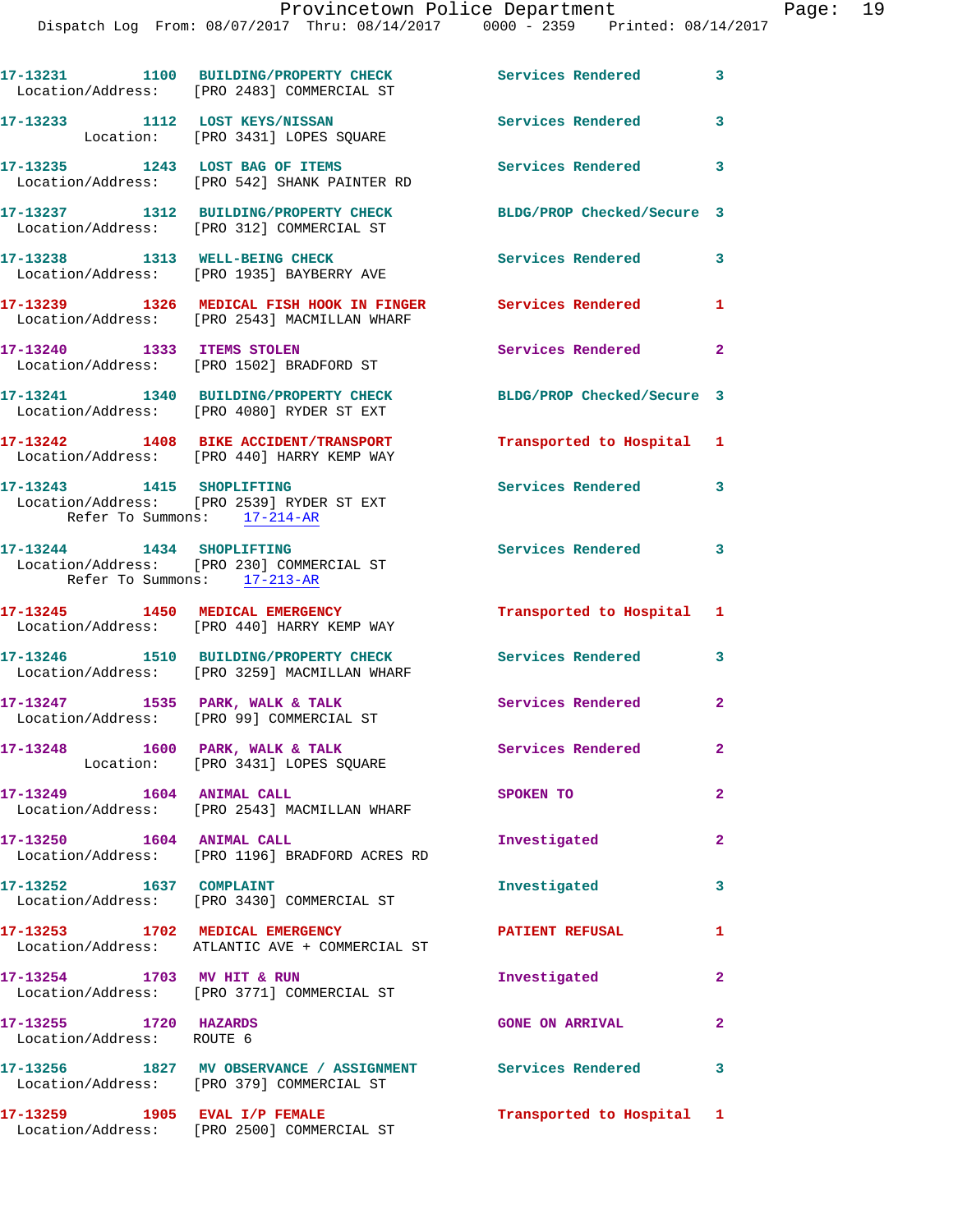|                                                               | Provincetown Police Department<br>Dispatch Log From: 08/07/2017 Thru: 08/14/2017 0000 - 2359 Printed: 08/14/2017 |                            | Pag |
|---------------------------------------------------------------|------------------------------------------------------------------------------------------------------------------|----------------------------|-----|
|                                                               | Refer To $P/C$ : 17-215-AR                                                                                       |                            |     |
| Location/Address: BRADFORD ST                                 | 17-13260 1909 MV COLLISION/MINOR<br>Refer To Accident: 17-75-AC                                                  | Services Rendered 1 2      |     |
|                                                               | 17-13261 1928 BUILDING/PROPERTY CHECK BLDG/PROP Checked/Secure 3<br>Location/Address: [PRO 447] JEROME SMITH RD  |                            |     |
|                                                               | 17-13262 2025 ALLERGIC REACTION<br>Location/Address: [PRO 658] MOZART AVE                                        | Transported to Hospital 1  |     |
|                                                               | 17-13263 2035 MV STOP<br>Location/Address: [PRO 2489] BRADFORD ST                                                | <b>VERBAL WARNING</b>      | 3   |
|                                                               | 17-13266 2049 BUILDING/PROPERTY CHECK BLDG/PROP Checked/Secure 3<br>Location/Address: [PRO 312] COMMERCIAL ST    |                            |     |
|                                                               | 17-13267 2052 MV OBSERVANCE / ASSIGNMENT Services Rendered<br>Location/Address: BRADFORD ST + HOWLAND ST         |                            | 3   |
| Location/Address: COMMERCIAL ST                               | 17-13268 2053 BUILDING/PROPERTY CHECK BLDG/PROP Checked/Secure 3                                                 |                            |     |
|                                                               | 17-13269 2056 BUILDING/PROPERTY CHECK BLDG/PROP Checked/Secure 3<br>Location/Address: [PRO 1502] BRADFORD ST     |                            |     |
|                                                               | 17-13270 2056 BUILDING/PROPERTY CHECK BLDG/PROP Checked/Secure 3<br>Location/Address: [PRO 2493] BRADFORD ST     |                            |     |
|                                                               | 17-13271 2100 MV STOP<br>Location/Address: COOK ST + BRADFORD ST                                                 | <b>VERBAL WARNING</b>      | 3   |
|                                                               | 17-13272 2103 BUILDING/PROPERTY CHECK BLDG/PROP Checked/Secure 3<br>Location/Address: [PRO 4080] RYDER ST EXT    |                            |     |
| Location/Address: [PRO 2521] ROUTE 6                          | 17-13273 2106 MV OBSERVANCE / ASSIGNMENT Services Rendered 3                                                     |                            |     |
|                                                               | 17-13274 2111 BUILDING/PROPERTY CHECK BLDG/PROP Checked/Secure 3<br>Location/Address: [PRO 4082] GOSNOLD ST      |                            |     |
| 17-13275 2115 BAR CHECK                                       | Location/Address: [PRO 3443] COMMERCIAL ST                                                                       | BLDG/PROP Checked/Secure 2 |     |
|                                                               | 17-13276 2115 BUILDING/PROPERTY CHECK BLDG/PROP Checked/Secure 3<br>Location/Address: [PRO 208] COMMERCIAL ST    |                            |     |
| 17-13277 2117 BAR CHECK                                       | Location/Address: [PRO 272] COMMERCIAL ST                                                                        | BLDG/PROP Checked/Secure 2 |     |
| 17-13278 2127 MV STOP/TOW                                     | Location/Address: [PRO 2564] COMMERCIAL ST<br>Refer To Summons: 17-216-AR                                        | Vehicle Towed              | 3   |
| 17-13279 2132 BAR CHECK                                       | Location/Address: [PRO 3619] COMMERCIAL ST                                                                       | BLDG/PROP Checked/Secure 2 |     |
| 17-13280 2137 BAR CHECK                                       | Location/Address: [PRO 2737] COMMERCIAL ST                                                                       | BLDG/PROP Checked/Secure 2 |     |
| 17-13281 2141 MV STOP<br>Location/Address: GOSNOLD ST         |                                                                                                                  | Services Rendered          | 3   |
| 17-13283 2208 MV STOP<br>Location/Address: [PRO 2479] ROUTE 6 |                                                                                                                  | <b>VERBAL WARNING</b>      | 3   |

**17-13284 2235 BUILDING/PROPERTY CHECK BLDG/PROP Checked/Secure 3**  Location/Address: [PRO 312] COMMERCIAL ST

**17-13285 2239 MEDICAL EMERGENCY Transported to Hospital 1**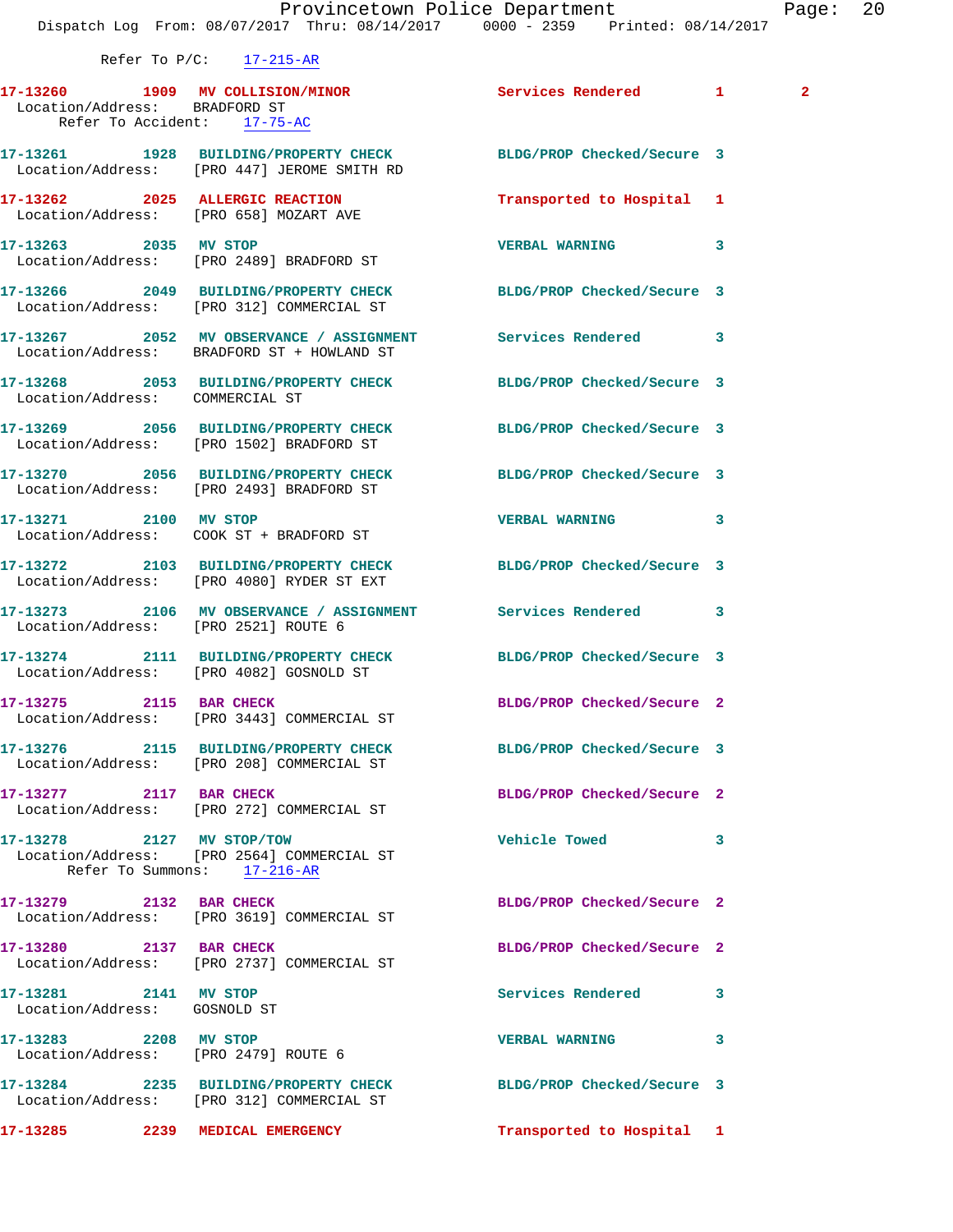|                                      | Provincetown Police Department The Rage: 21<br>Dispatch Log From: 08/07/2017 Thru: 08/14/2017 0000 - 2359 Printed: 08/14/2017 |                            |  |  |
|--------------------------------------|-------------------------------------------------------------------------------------------------------------------------------|----------------------------|--|--|
|                                      | Location/Address: [PRO 525] COMMERCIAL ST                                                                                     |                            |  |  |
|                                      | 17-13286 2343 BUILDING/PROPERTY CHECK BLDG/PROP Checked/Secure 3<br>Location/Address: [PRO 4081] COURT ST                     |                            |  |  |
|                                      | 17-13287 2358 BUILDING/PROPERTY CHECK BLDG/PROP Checked/Secure 3<br>Location/Address: [PRO 545] SHANK PAINTER RD              |                            |  |  |
|                                      | 17-13288 2358 MV STOP<br>Location/Address: [PRO 204] COMMERCIAL ST                                                            | <b>VERBAL WARNING</b> 3    |  |  |
| For Date: $08/14/2017$ - Monday      |                                                                                                                               |                            |  |  |
|                                      | 17-13289 0001 BUILDING/PROPERTY CHECK BLDG/PROP Checked/Secure 3<br>Location/Address: [PRO 1778] SHANK PAINTER RD             |                            |  |  |
|                                      | 17-13290 0005 MV OBSERVANCE / ASSIGNMENT Services Rendered 3<br>Location/Address: BRADFORD ST + HIGH POLE HILL                |                            |  |  |
|                                      | 17-13293 0042 BUILDING/PROPERTY CHECK Services Rendered 3<br>Location/Address: [PRO 3430] COMMERCIAL ST                       |                            |  |  |
|                                      | 17-13295 0043 BUILDING/PROPERTY CHECK BLDG/PROP Checked/Secure 3<br>Location/Address: [PRO 4080] RYDER ST EXT                 |                            |  |  |
|                                      | 17-13296 0048 MV OBSERVANCE / ASSIGNMENT Services Rendered 3<br>Location/Address: BRADFORD ST + STANDISH ST                   |                            |  |  |
| Location/Address: CARVER ST          | 17-13298 0108 TRAFFIC CONTROL CONTROL Services Rendered 3                                                                     |                            |  |  |
|                                      | 17-13299 0111 MV OBSERVANCE / ASSIGNMENT Services Rendered 3<br>Location/Address: BRADFORD ST + RYDER ST                      |                            |  |  |
|                                      | 17-13300 0114 MEDICAL EMERGENCY<br>Location/Address: [PRO 716] BRADFORD ST                                                    | Transported to Hospital 1  |  |  |
| 17-13301 0116 MV STOP                | Location/Address: BRADFORD ST + STANDISH ST                                                                                   | Citation / Warning Issue 3 |  |  |
|                                      | 17-13303 0136 BUILDING/PROPERTY CHECK BLDG/PROP Checked/Secure 3<br>Location/Address: [PRO 186] COMMERCIAL ST                 |                            |  |  |
|                                      | 17-13304 0200 MV OBSERVANCE / ASSIGNMENT Services Rendered 3<br>Location/Address: BRADFORD ST + HOWLAND ST                    |                            |  |  |
| Location/Address: [PRO 3921] ROUTE 6 | 17-13305 0213 BUILDING/PROPERTY CHECK BLDG/PROP Checked/Secure 3                                                              |                            |  |  |
|                                      | 17-13306 0213 MV STOP<br>Location/Address: [PRO 750] BRADFORD ST                                                              | VERBAL WARNING 3           |  |  |
|                                      | 17-13307 0214 BUILDING/PROPERTY CHECK BLDG/PROP Checked/Secure 3<br>Location/Address: [PRO 312] COMMERCIAL ST                 |                            |  |  |
|                                      | 17-13308 0215 MV OBSERVANCE / ASSIGNMENT Services Rendered 3<br>Location/Address: CONWELL ST + ROUTE 6                        |                            |  |  |
|                                      | 17-13309 0412 BUILDING/PROPERTY CHECK BLDG/PROP Checked/Secure 3<br>Location/Address: [PRO 444] HIGH POLE HILL                |                            |  |  |
|                                      | 17-13310 0448 BUILDING/PROPERTY CHECK BLDG/PROP Checked/Secure 3<br>Location/Address: [PRO 37] BRADFORD ST                    |                            |  |  |
|                                      | 17-13311 0454 MV OBSERVANCE / ASSIGNMENT Services Rendered 3<br>Location/Address: [PRO 3670] SHANK PAINTER RD                 |                            |  |  |
|                                      | 17-13312 0541 MV OBSERVANCE / ASSIGNMENT Services Rendered 3                                                                  |                            |  |  |